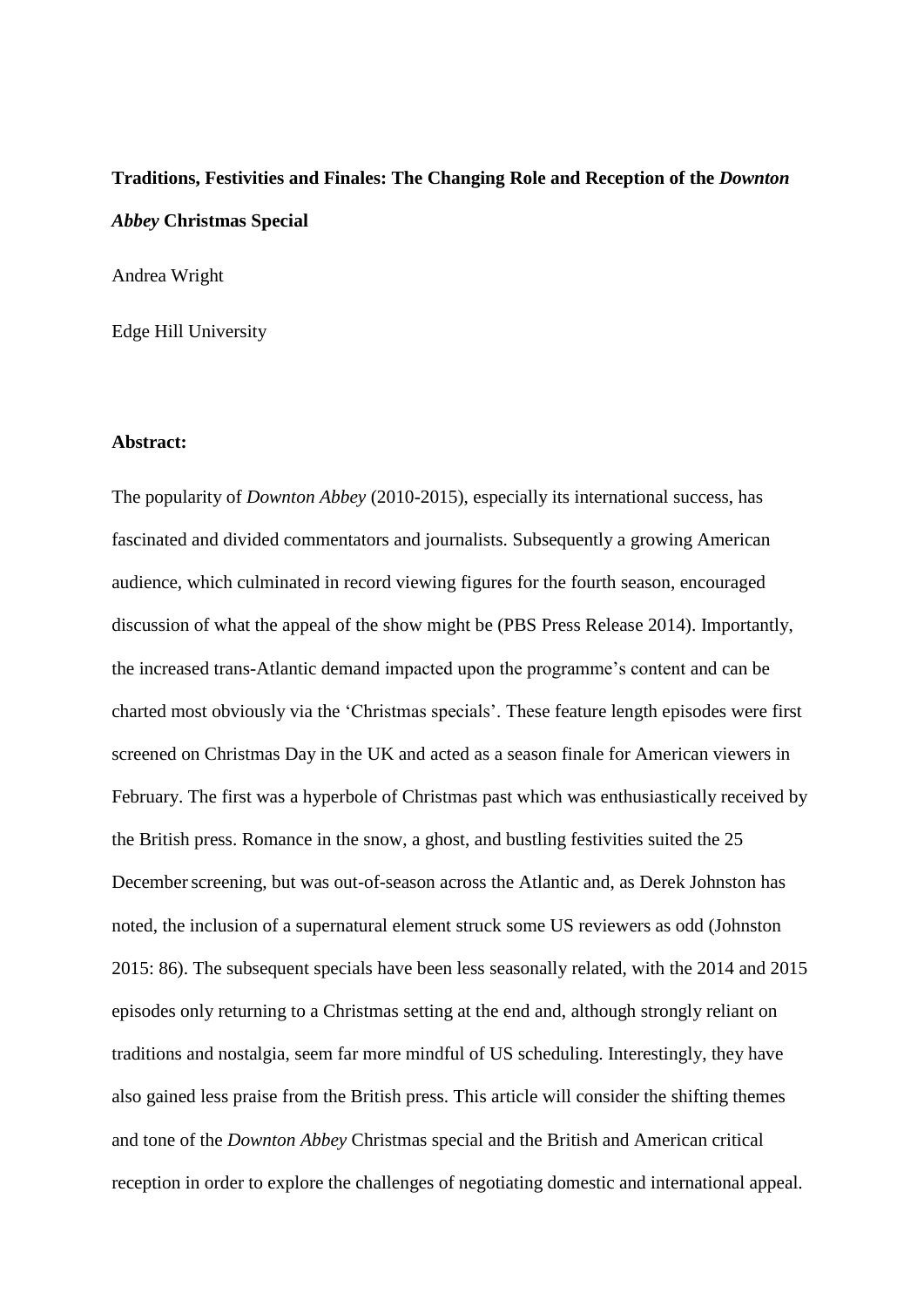**Keywords:** *Downton Abbey*, Christmas, seasonal special, season finale, nostalgia, critical reception, negotiation

The popularity of *Downton Abbey* (2010-2015), especially its international success, has fascinated and divided commentators and journalists. A growing American audience, which culminated in record viewing figures for the fourth season, encouraged discussion of what the appeal of the show might be (PBS Press Release 2014). As a co-production between UK production company Carnival Film and Television and the US Masterpiece Theatre, this transatlantic appeal was certainly recognised. However, the level of US interest was unprecedented, with the resulting negotiations of the differing demands of the two audiences most obvious in the 'Christmas specials'. These feature length episodes were screened on Christmas Day in the UK and acted as a season finale for American viewers in February. But, as Jordan Bartel observed, this was sometimes a difficult concession:

The 'Downton Abbey' Christmas specials are a funny thing. First of all, they're billed as the season finale in America, when, in the U.K., they really aren't. Instead they, you guessed it, air on Christmas day. As a consequence, many of the penultimate season episodes come across as finales in America. In the next-to-last episodes, there are often cliffhangers (ex from this season: Anna's arrest or, in Season 2, Bates arrested for his ex-wife's death) or pleasant plot resolutions (Mary discovering that she can now have children in Season 3). The Christmas special can sometimes feel like an afterthought — pleasant enough at best, anticlimactic at worst. (Bartel 2015)

This article will consider the shifting themes and tone of the *Downton Abbey* Christmas special and the British and American critical reception to explore the challenges of negotiating domestic and international appeal. Moreover, it will consider how mediating these dominant markets required the episodes to simultaneously function as seasonal special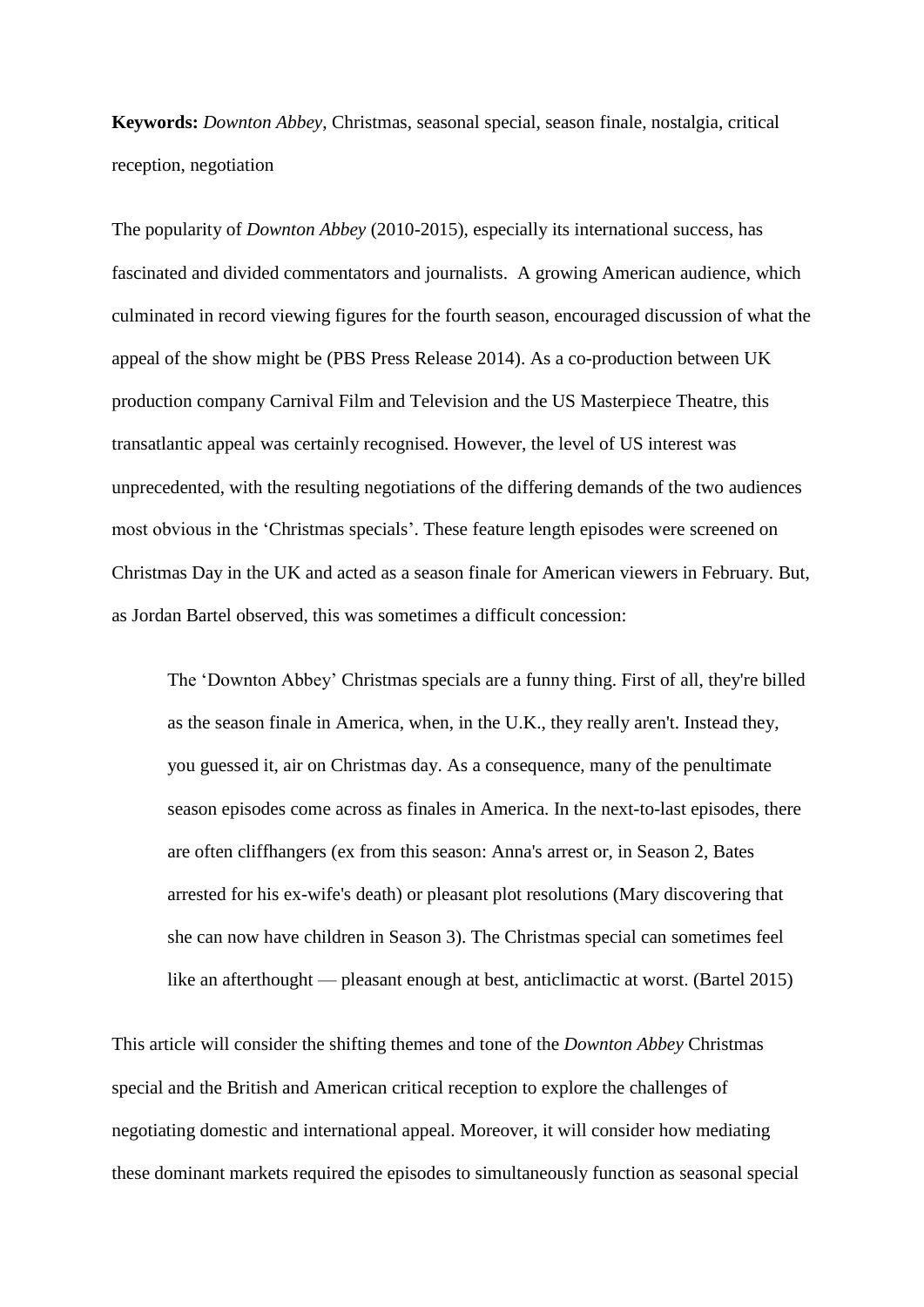and season finale, thus exposing the difficulties inherent in trying to meet the expectations of both.

For British broadcasting the festive special is a usually a one-off episode of a programme not usually scheduled during the Christmas period or perhaps one that no longer exists as a frequently running series. It is this 'event' nature that is a markedly special occasion for viewers. The Christmas special is distinct because it can also take familiar characters out of their customary situations and settings. The themes of such shows, although not necessarily seasonally-set, may be overtly celebratory or deliberately dark, and indeed may well oscillate between warmth and hope and isolation and despair in a single episode. For example, BBC One's *Call the Midwife* (2012- ) 2015 Christmas special featured a carol service put in jeopardy by an outbreak of measles, the disappearance of a vulnerable regular character, a surprise birth for an aging couple and a reunion. Whether explicitly Christmasthemed or not, the British television specials appear to endorse a spirit of the season by either bringing people together or by highlighting the plight of others in what should be a season of goodwill and joy. Even the tradition of ghost stories at Christmas, as noted by Derek Johnston, could be read as 'safe space in which to confront fears in way that is beneficial to the individual' (Johnston 2015: 3).

Functioning as part of a series, the season finale has a somewhat different task. Felix Brinker highlights the conventions that have been established by serial television and suggests that the programmes employ 'audience management' strategies, specifically, '[as] a cultural form whose central function is the promotion of itself and its carrier media, series aim to engage their audiences repeatedly and on a regular basis' (Brinker 2015: 50). To keep the viewers' attention over a prolonged period the series employ a range of devices 'that alert the viewer to what has happened before and to what might happen next' (Brinker 2015: 50).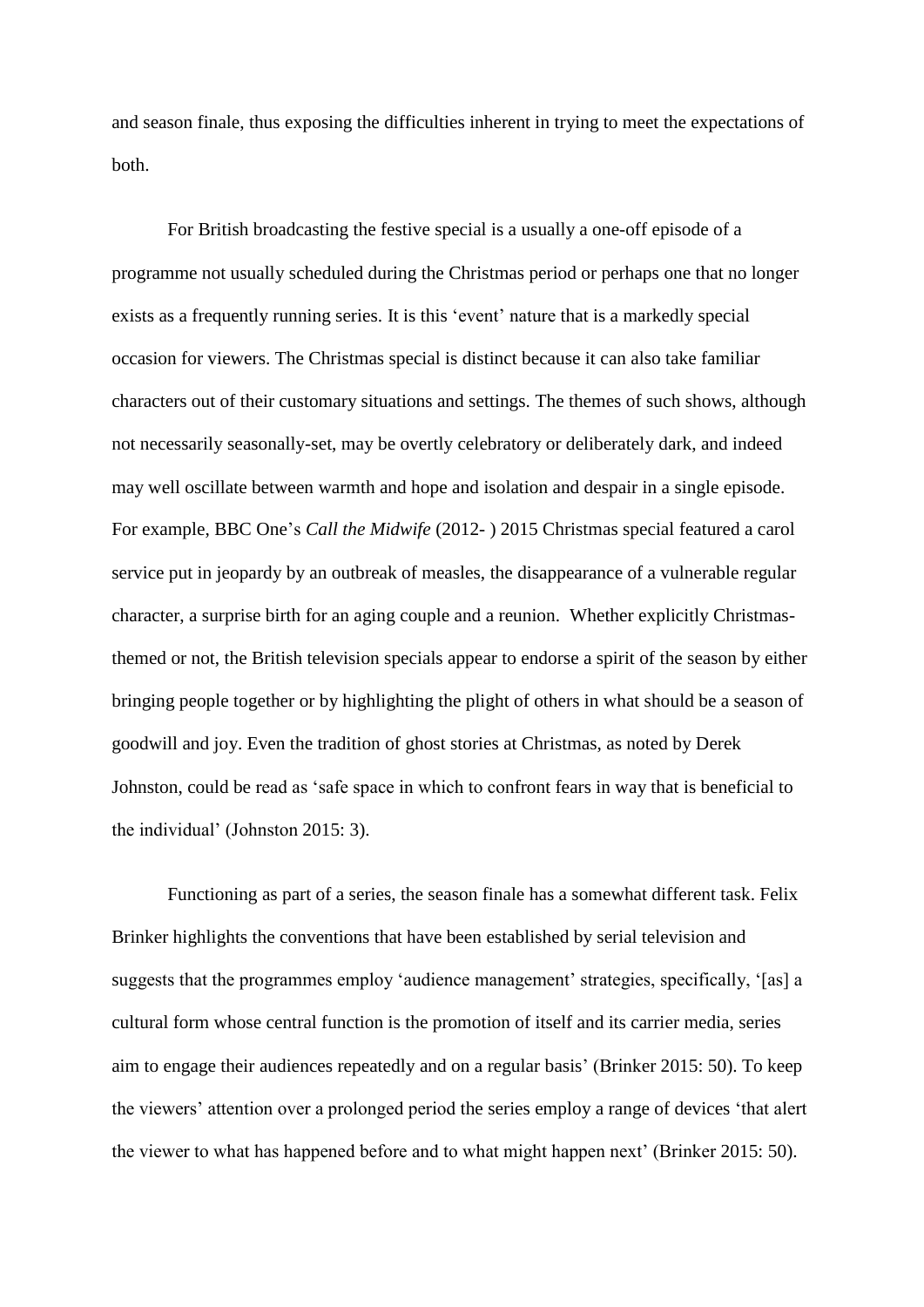This ensures that the audience is orientated and immersed in on-going storyline. As well as maintaining continuity, the series must also deliver bombshells and revelations, and as Brinker observes, 'surprising plot twists and moments of heightened suspense, along with teasers for upcoming episodes at the end of episodes, serve to direct the audiences' attention to the future of the narrative and create expectations for the events to come' (2015: 51). In a long-running series such as *Downton Abbey* the episode that is screened as a season finale and a festive special has an especially tricky negotiation to make. On the one hand, it must serve the needs of the series and provide impetus for the viewers to tune into the next season, but on the other it must satisfy the expectations of seasonal programming. Moreover, it is also under consistent scrutiny from critics and reviewers.

Since the beginning of the series in 2010, critical responses to *Downton Abbey* ranged from celebratory to scathing. The show's nostalgic representation of a British aristocratic family coming to terms with the rapidly changing world of the twentieth century, their romantic and familial entanglements and the upstairs and downstairs interactions of the household filled with drama, jollity and tragedy placed it firmly within the realms of 'quality' Sunday evening television in the United Kingdom. As Estella Tincknell has observed,

[n]otably *Downton Abbey* has been consistently represented in reviews through the 'feminine' discourses of cosiness, predictability and craftsmanship rather than the 'masculine' tropes of risk, adventure and the cultural assault of high art, especially when it has been under attack. Characteristically, then, the status of 'Sunday treat' viewing opens it up to accusations of sentimentality and superficiality, familiar cultural features of the feminine. (2013: 774)

Tincknell draws attention to historian Simon Schama's derisive piece in *Newsweek* published following the US airing of season two. Schama objected to the sugar-coated, conceited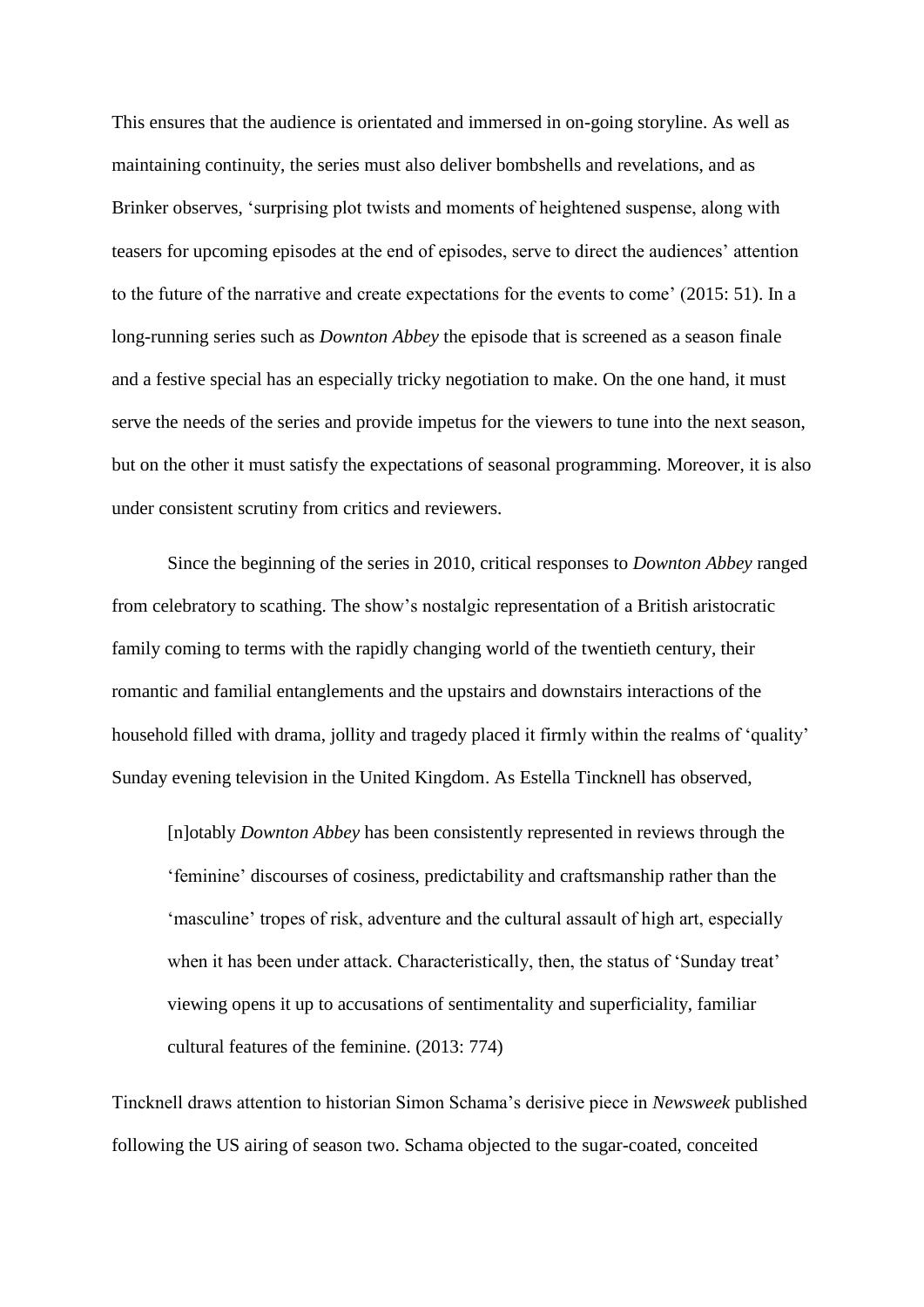representation of the past and attributed its success with American audiences to escapism (2012: 12). Such observations were reinforced by A. A. Gill's acerbic review for *The Sunday Times*: 'As a format and a concept, it is everything I despise and despair of on British television: National Trust sentimentality, costumed comfort drama that flogs an embarrassing, demeaning and bogus vision of the place I live in' (2011).

Creator Julian Fellowes has been unapologetic about the content and format of his series and in an interview for *Vanity Fair* cited soap opera as a significant inspiration for his work (Kamp 2012). Moreover, he seemed content to embrace the label 'melodrama' (which the interviewer David Kamp notes was at odds with other popular programming of 2012, such as *Mad Men* [2007-2015] and *Breaking Bad* [2008-2013]), and even suggested that *Downton Abbey* perhaps had stronger ties to *The Waltons* (1971-1981) in terms of its 'nice' characters (Kamp 2012). For James Chapman, it is precisely this relaxed comingling of generic tropes that made *Downton Abbey* a reinvention of the British costume drama. He argues that the conventions of studio-based drama, costume drama and soap opera were all at work in the series and contributed to its appeal and success (Chapman 2014: 138-141). On a more fundamental level the way in which costume dramas operate in bringing together familiar aspects from the present (in this instance recognisable genre conventions) and a recreated version of the past exposes the complexities at work in such texts. Jerome de Groot argues that the 'reader/audience/viewer is constantly aware of the "difference" of the narrative whilst simultaneously understanding that this pastness is itself a falsification' (2009: 182). Paradoxically this means that the text is at once 'self-consciously theatrical' and '"authentic" in its presentation of the past and performing that past as if it can ignore its status as something in the present' (de Groot 2009: 182). Fellowes appeared to be acutely aware of this paradox and comfortable in exploiting it within the series and the seasonal episodes, but it seems to have been more problematic for critics.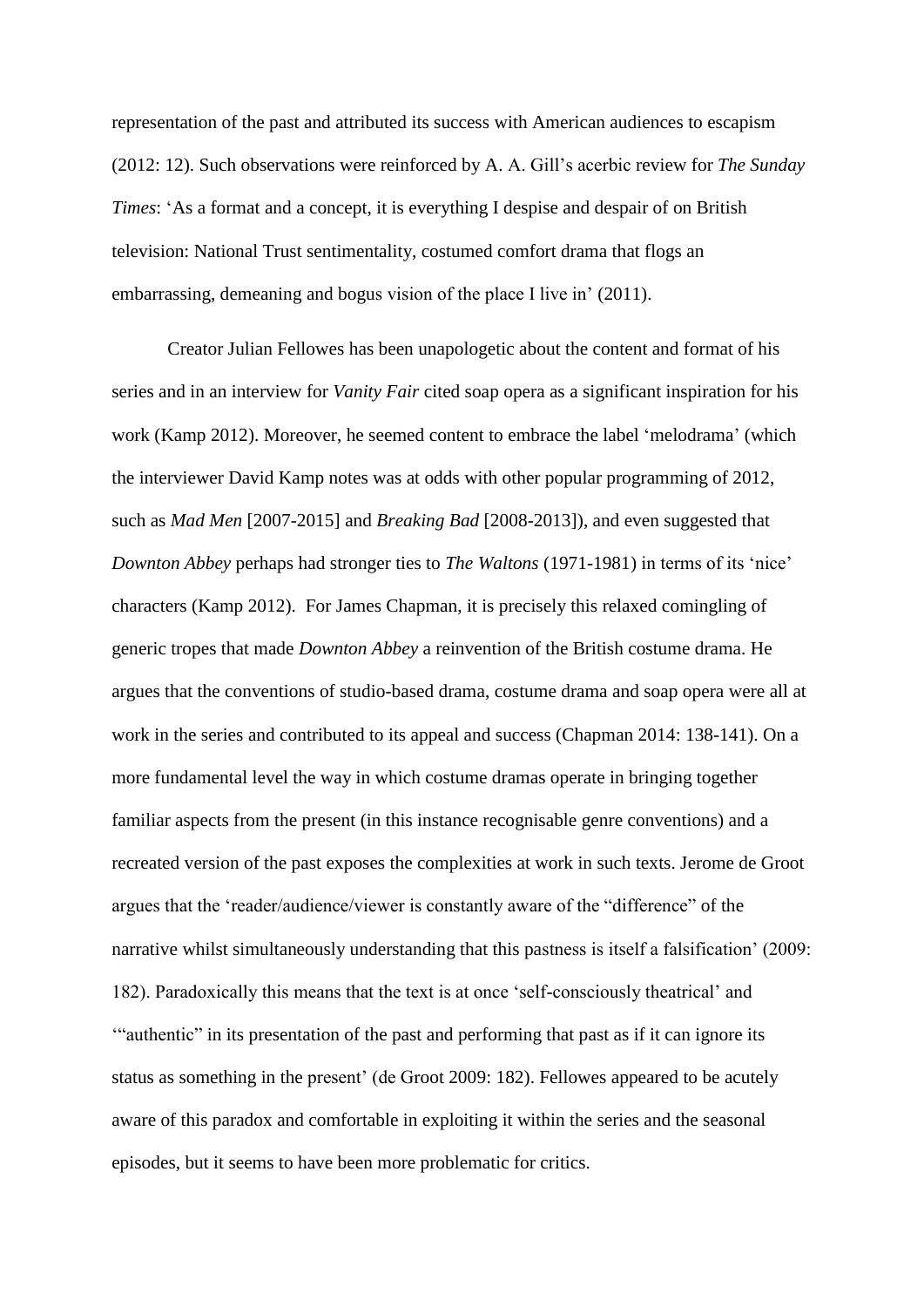The scrutiny of the costume drama is perhaps intensified in this case because of the need to manage the dual function of the Christmas specials/season finale. Indeed, the critical reception of the seasonal episodes is a particularly useful because it charts responses to the shows and demonstrates how the programme makers have responded in their attempts to cater to international audiences. Therefore, each of the seasonal episodes and their popular critical reception, first in the UK and then the US, will be explored in detail.

#### **'Christmas at Downton Abbey' (2011)**

The first special, screened after the second season, seems the most overt attempt to court the British audiences and critics using the comforting and 'feminine' attributes identified by Tincknell. It also contains the complex pleasures of the recognisable and the different alluded to by de Groot. Season two was uneven and compromised by a crowded plot and confusingly rapid pace, but the festive special slowed and revelled in nostalgia for Christmases past.

The episode opens with a suitably cold and misty-looking scene as a van makes its way through the estate to deliver an enormous tree. A montage of bustling servants and the family decorating the tree follows and a caption announces that it is Christmas 1919. The mood is tempered, however, with thoughts of Bates (Brendan Coyle), Lord Grantham's (Hugh Bonneville) valet, who has been arrested for the murder of his ex-wife, and a cut reveals his solitude as he awaits trial in a dismal cell. The family's dinner has a determined focus on traditions from a flaming pudding to playing 'The Game', a diversion like charades. Below stairs lady's maid O'Brien (Siobhan Finneran) and two housemaids set up a planchette set that kitchen maid Daisy (Sophie McShera) discovered earlier in the servants' hall thus, with the inclusion of a potential supernatural element, affirming the distinctly British television festive customs.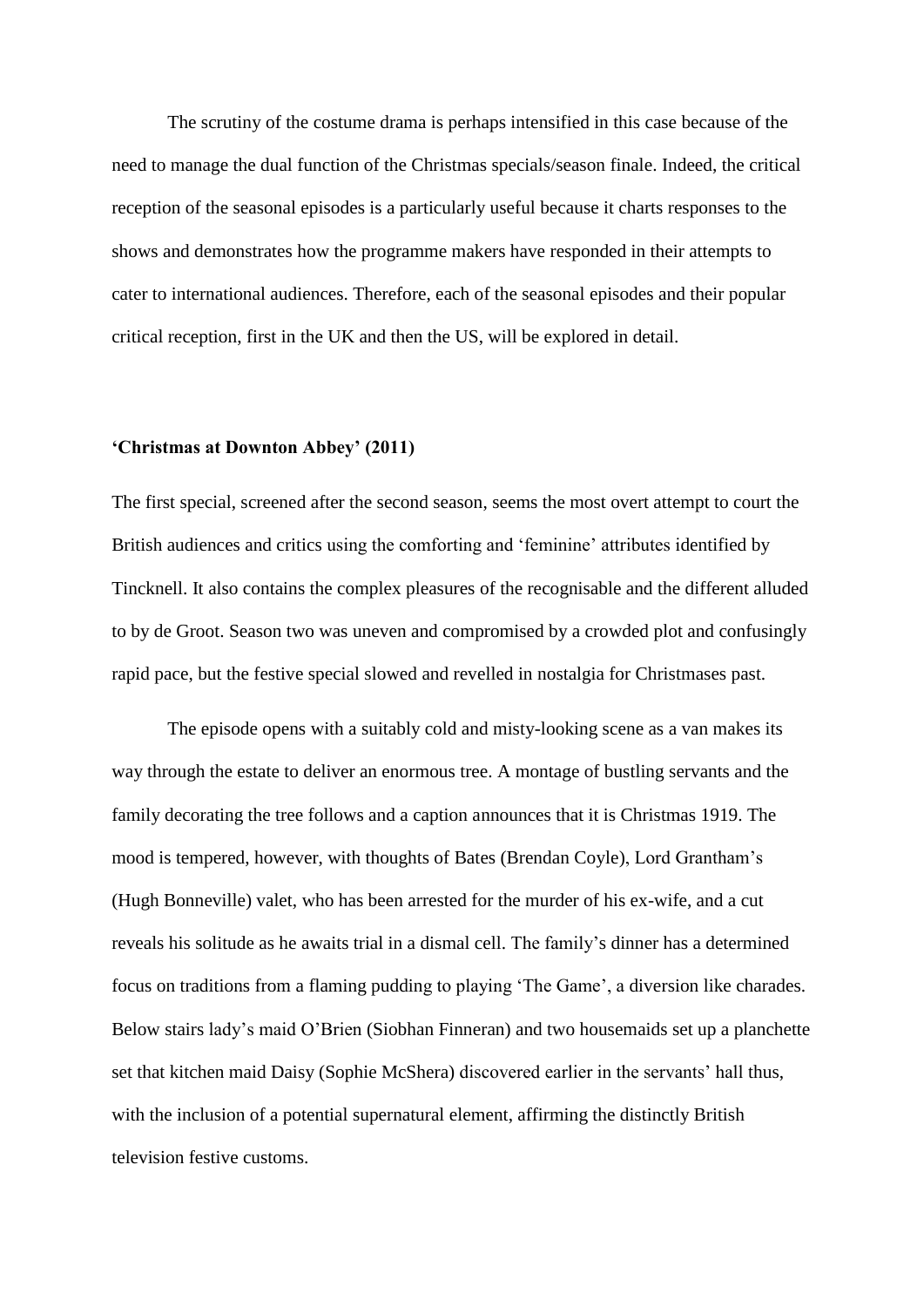Fellowes spoke enthusiastically about incorporating very personal nostalgia for Christmas in an interview in the *Radio Times*. He stated explicitly that, 'I have barefacedly based Christmas at Downton on those of my own childhood' and deliberately drew on memories of the look and atmosphere of the festive season with wood panelling, open fires, a huge tree and the coming together of family and friends (Fellowes 2011). Such indulgences are fittingly cosy and reassuringly romantic, and respond accordingly to the episode's UK scheduling, but they also reveal something more fundamental about the nature of representations of Christmas within popular culture. Sheila Whiteley observes that '[t]he emphasis on harmony, hearth and home versus the bleakness of the outside world is ideologically powerful' (2008a: 2). This, she continues, is despite the contradictions, such as loneliness, commercialization and the constructed nature of the season espoused by the media. Moreover, even though the religious foundations of the period have limited meaning in diverse contemporary Britain:

[...] the associated sentiments of harmony and goodwill continue to provide an ideological discourse that informs its popular interpretation: a concern for the family, children and family-centred activities, rituals and expectation framing gift-giving and receiving, and an idealised nostalgia for the past, which prioritises themes of neighbourliness, charity and community. (Whiteley 2008a: 2)

Whiteley suggests that there are distinctive features and specific expectations surrounding Christmas texts. This is similarly affirmed by Robert J. Thompson who has argued that Christmas programming on American television is based on a 'nexus of traditions' that, despite popular culture's secularization of the period, celebrates a Christian festival (2005: 46). Thompson elaborates that: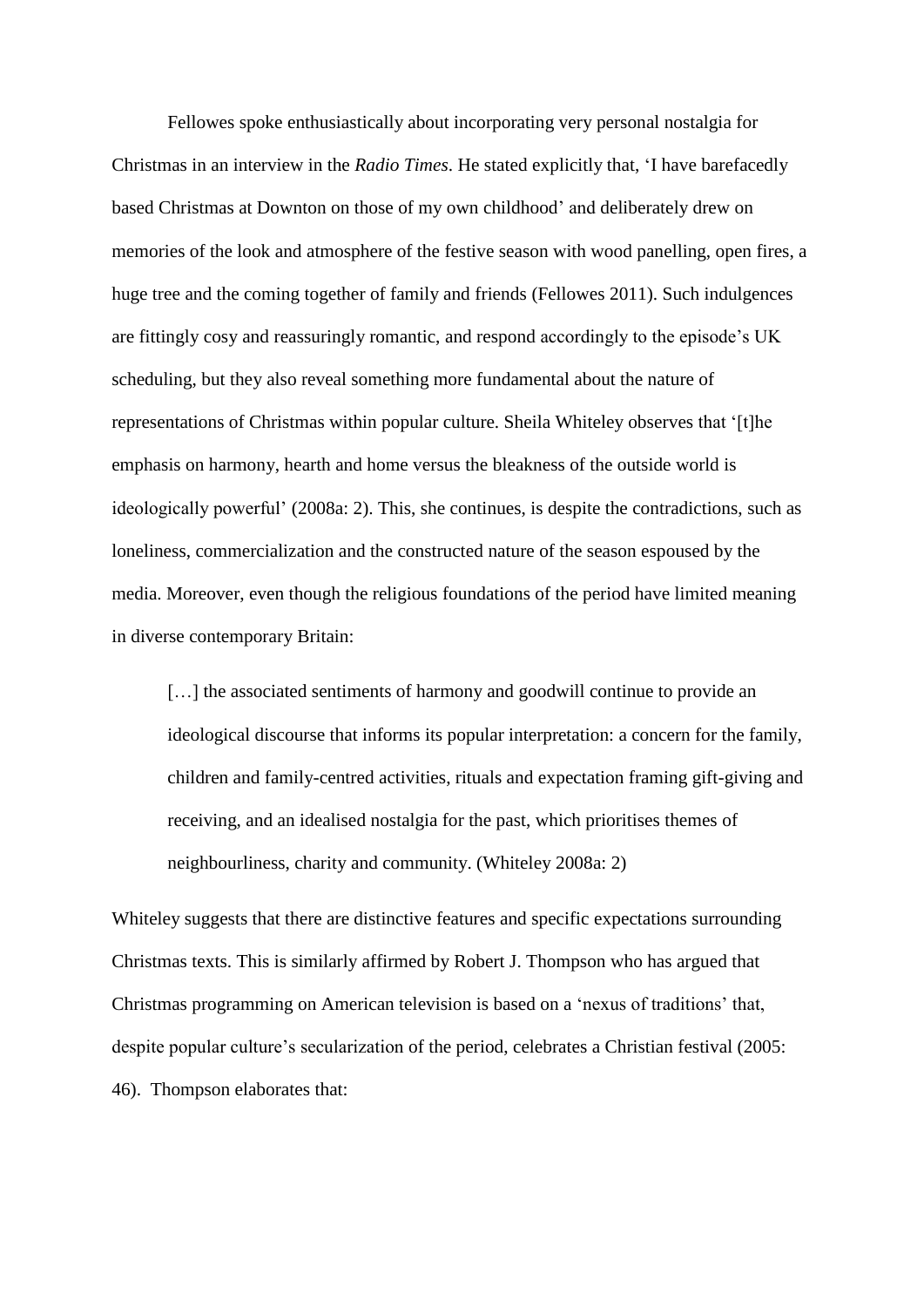[i]nstead, the specials contain the vague trappings associated in the popular imagination with religious life: traditional values, moral living, nostalgia. Christmas programming in general is nearly always characterized by a very heavy emphasis on the home and the extended family, and on the virtue of generosity. (2005: 48)

Ultimately, for Thompson, there is a cynical consumer drive at the heart of much of the gift giving and a festive glow cultivated by the shows, a perhaps undeniable tension that exists in popular and consumer culture, but, nevertheless, his, and indeed Whiteley's, emphasis on family, tradition and an underlying spirit of Christmas seems congruent with Fellowes's own sensibilities. It is also a comingling of what appears to be a common, contemporary understanding of the sentiments of Christmas and a highly-stylised version of history. However, the concord between Whitely and Thompson regarding the content of Christmas programming renders the 2011 special problematic for its US scheduling because the themes and tone of the episode explicitly incorporate the agreed spirit of the season, and yet it was screened February.

The episode indulges the notions of family, community and charity and, in dramatic terms, each storyline is played out to a satisfying conclusion, thus further underscoring the comforting tone of the episode. As a special episode, it operates particularly well, but it is lacking the 'what happens next?' drive of a season finale. Most significantly, though, the simmering romance between Mary and Downton heir Matthew (Dan Stevens) provides the episode's climactic moment, thus further emphasising romantic themes of happiness and familial unity. Despite the early scepticism and playful manipulation of the messages on the planchette board, the presence of a ghost is confirmed as Anna (Joanne Froggatt) and Daisy sit down to the abandoned game in the quiet servants' hall. The women accuse each other of forcing the indicator as it moves very deliberately to spell out 'May they be happy. With my love'. To confirm to the viewer that the spirit is that of the tragic Lavinia (Zoe Boyle),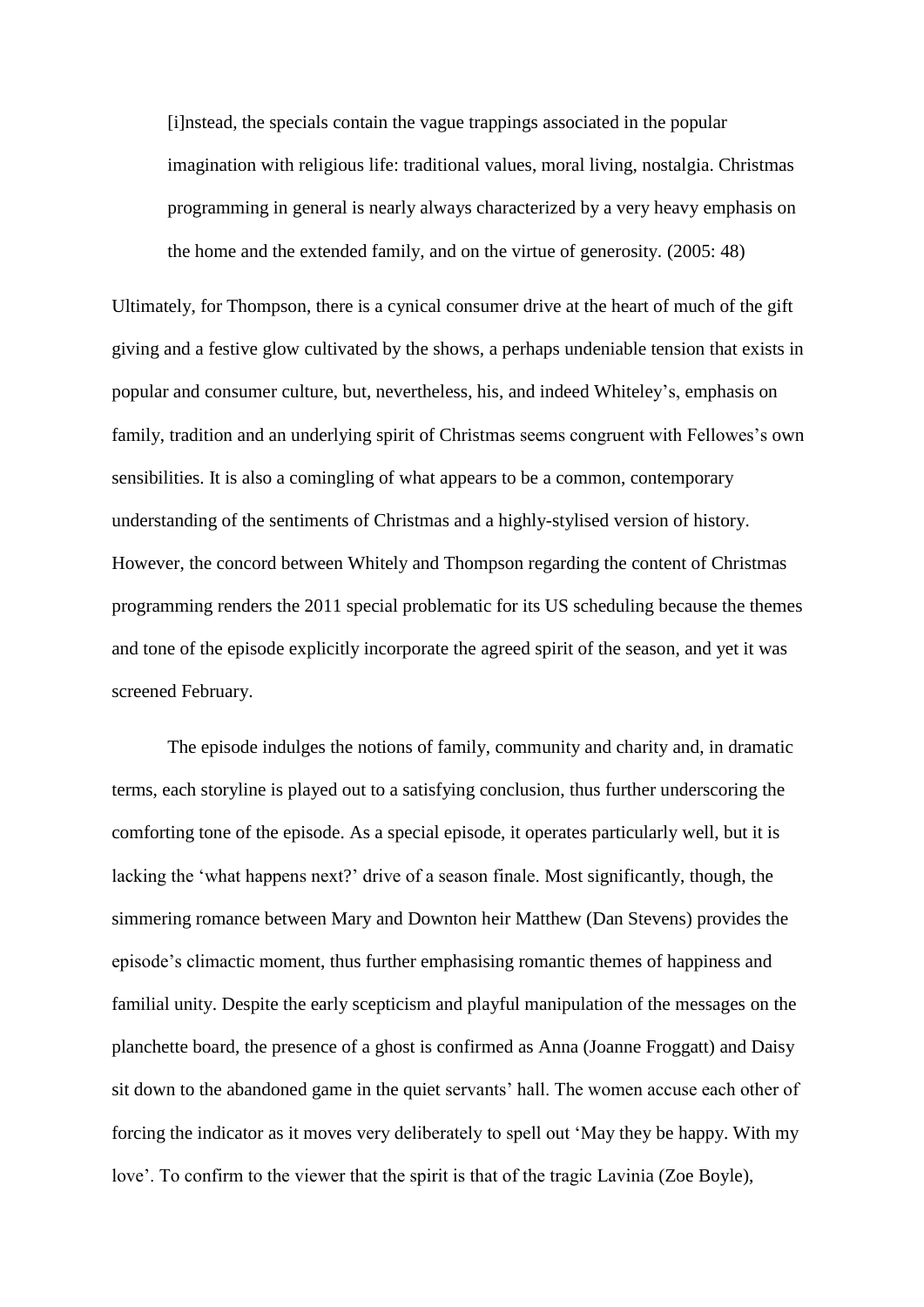Matthew's dead fiancée, the scene cuts to Mary standing outside the grand entrance of the house. As snowflakes gently flutter and catch the pale light emanating from the windows, Matthew joins her and the couple make their declaration of love. Despite the cold evening, Mary insists that Matthew kneel in the snow and make a proper proposal. With her acceptance, they embrace, the music swells, and the camera pulls back to show the grand house in its wintry splendour.

In her five-star review for *The Telegraph*, Sarah Crompton described a 'remarkable return to form' with a love story as the perfect Christmas gift (2011). Alex Hardy's review for *The Times* was entitled 'Downton delivers a perfect Christmas treat' (2011), while Alison Graham in the *Radio Times* called it a 'terrific episode that crackles with life and rings with emotion' (2011). Ben Lawrence recalled that '[t]here was a picturesque flurry of snow, Christmas lights twinkled, and, if I'm not mistaken, angels descended from the skies and sang madrigals. It was a deeply satisfying episode for fans who had become anxious after the wonky, half-cooked storylines of series two' (2012). It seems that the programme had largely succeeded in winning over the British critics with its warm festive charms by meeting precisely the expectations of Christmas fostered within popular culture. The content, though, was an odd fit as a February season finale.

Rachel Syme for *Time* wrote that the episode was so satisfying in terms of the Matthew/Mary storyline that it felt like fan fiction and its original air date in the UK meant that it 'was especially well timed for extreme wish fulfilment' (2012). As Johnston has noted, though, the significance of the Ouija board was not recognized by US reviewers. Syme called it 'plain laziness' as a plot device (2012), while *Fashion* listed the game under the heading of 'Best Halloween Christmas prop' (Fashion Staff 2012). Johnston argues that while the supernatural has a place in American festive broadcasting, it is 'more closely related to questions of non-denominational faith, with the predominant focus of that being Santa Claus'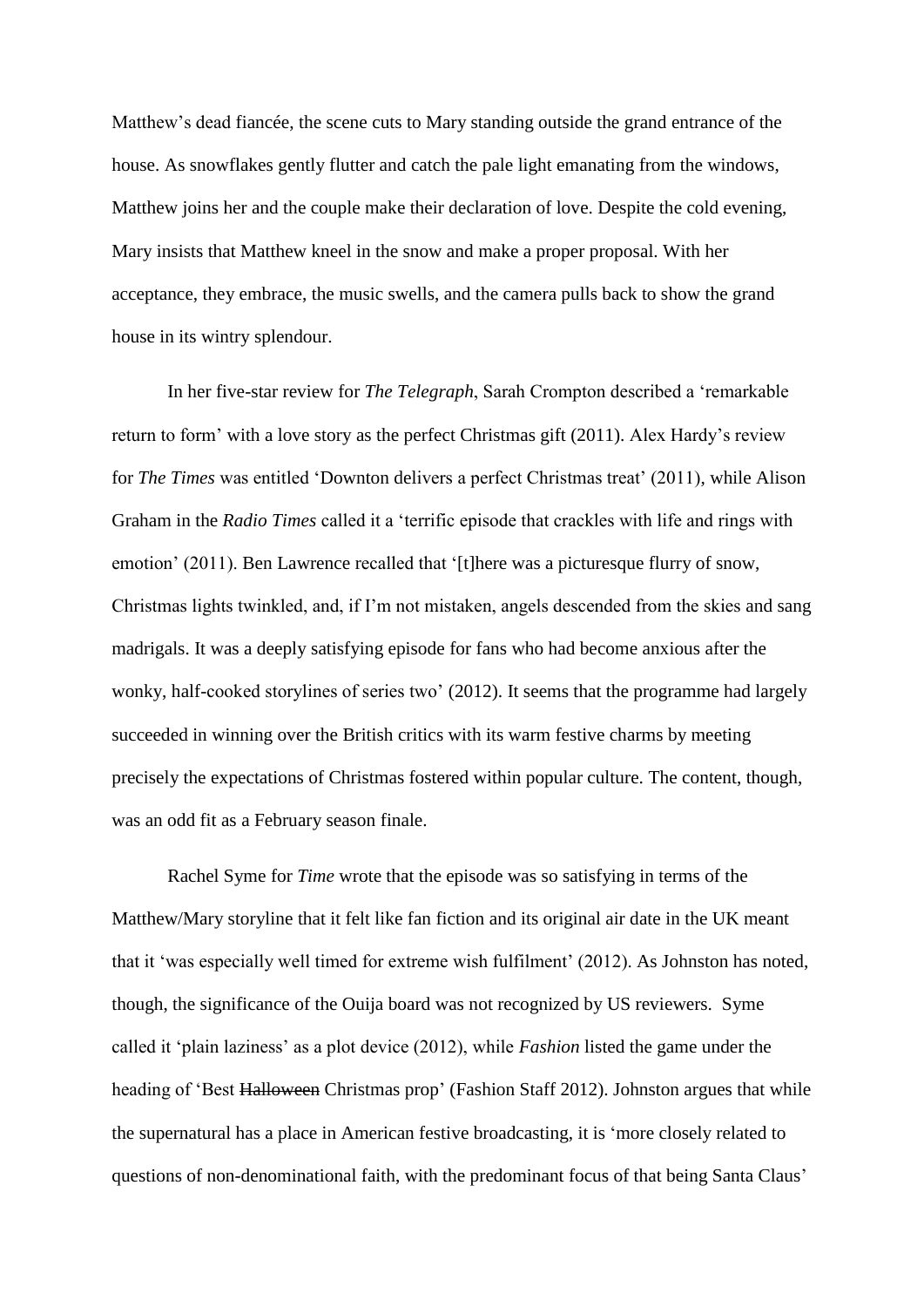(2015: 87). Hence, not only was Christmas in February anomalous, so too was the very British tradition of a ghost story for the festive season. Thematically, for *Downton Abbey*, this supernatural addition was also unusual, which supports Johnston's observation that seasonal specials can break rules to a certain extent (2015: 95). By contrast, a season finale should be entirely compatible with the season.

Subsequently it seems that the increasing appeal of the show in the US and the potential to capitalize on its rising popularity was not overlooked by Fellowes. Since the initial Christmas special there was a distinct move away from creating a seasonal celebration for British audiences that met preconceived expectations of the period to a practical season finale that brought some aspects to a close, but provided enough impetus for audiences to anticipate the next instalment.

### **'A Journey to the Highlands' (2012)**

The British press's response to the programme continued to be varied. Gill's caustic response to the beginning of season three seethed with contempt. He attacked its predictability by likening it to a 'Women's Institute writing circle' and '*Neighbours* in fancy dress' (Gill 2012). The UK viewing figures, contrary to the tepid critical reception, remained strong and, according to the Broadcasting Audience Research Board (BARB), had audiences of between 10.2 and 10.6 million per week during the course of the season. This was down on the high of just over 11.1 million for final episode of the second season, but was an improvement on the average audience (www.barb.co.uk/viewing-data/weekly-top-ten).

Before season three aired in the UK, the growing appeal of the programme in the US was evident in increasing viewing averages across the season from an opening of 4.2 million, culminating in it becoming the highest rated PBS show since 2009 with an average 5.4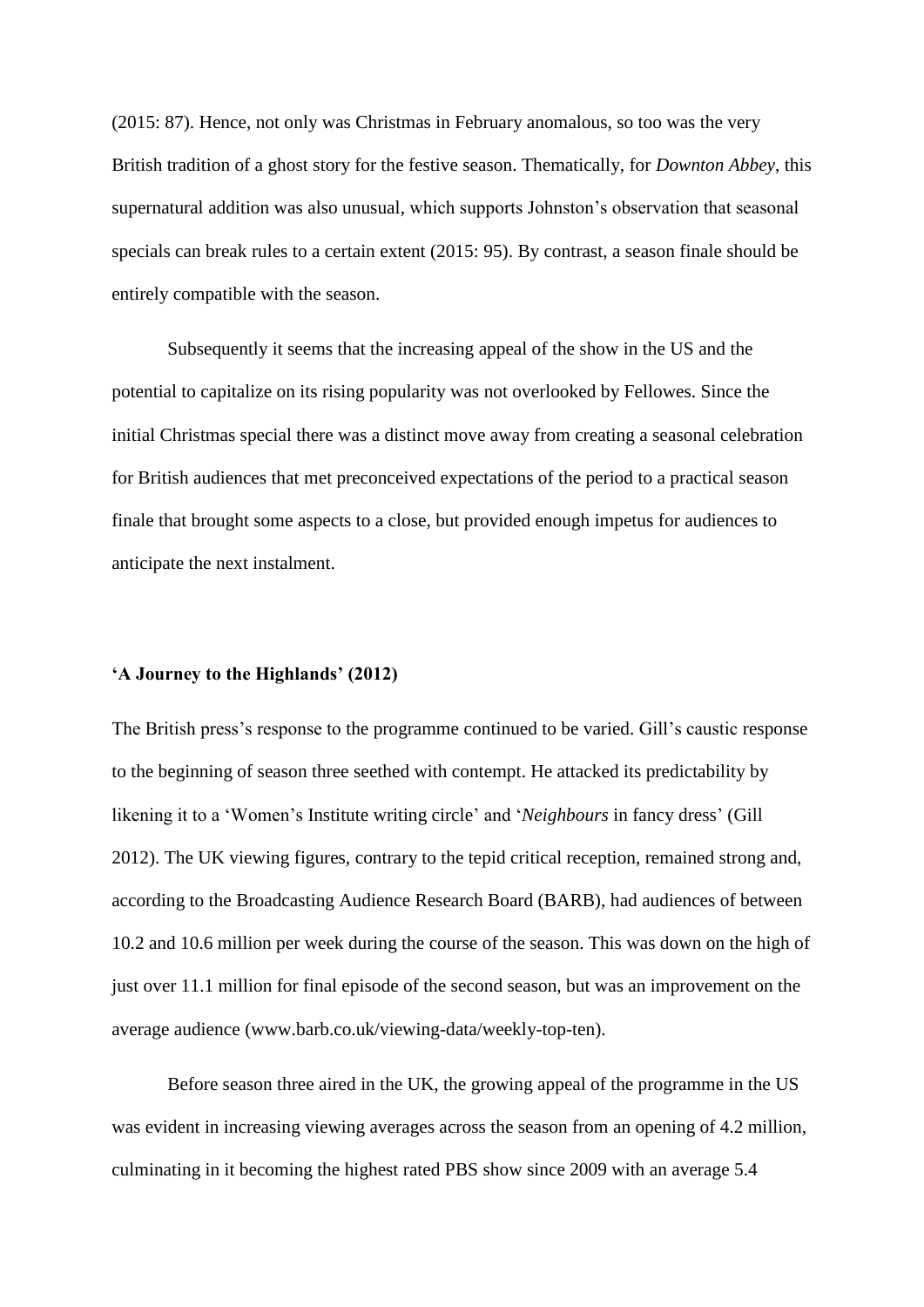million viewers (O'Connell 2012). In February 2012 the BBC online news magazine reported a growing 'cult' of Downton emerging in the United States. Drawing upon social media, fan commentary and journalists, Brian Wheeler attempted to understand the following that the programme had already gained across Atlantic. Quoting Lisa de Moraes from *The Washington Post* he highlights a representation of a simpler, more stable time in a contemporary period of economic uncertainty as fundamental to its lure, while remarks from fans added a fascination with class, the biting wit of Dame Maggie Smith's Dowager Countess, and fairy tale escapism as central to its appeal (Wheeler 2012). A more deep-seated appreciation of British drama from an industrial perspective, though, can perhaps also be cited for the series' popularity. Elke Weissmann, in her discussion of transnational television, notes the impact of British drama as a benchmark that has been 'instrumental in carving out what was considered "quality" on US television' (2012: 171). For the programme itself from this point onwards, and especially with regards to the feature length festive episodes, cultivating the flourishing US popularity appears to have been prioritized by Fellowes, as the subsequent episodes demonstrate.

The episode opens 'one year later' (after the end of season three) and the household is bustling with activity. They are packing for a journey to Scotland to stay at Gleneagle Castle, home of the Marquess of Flintshire, Hugh 'Shrimpie' MacClare (Peter Egan), and his family. The significant moving of location is the novel aspect to this episode and is perhaps concession to the 'special' nature of it for UK audiences. Moving the family, except the struggling-to-fit-in widower and former chauffer, Tom Branson (Allen Leech), and some members of the household staff, north, enables a fetishistic emphasis on the procedures of packing and travelling by steam train. Once in Scotland the prominence of nostalgic reverie leads to beautiful shots of the glens, elegant rivers, majestic stags, interiors decorated with antlers, and a picnic on the shores of a loch. Bagpipes announce dinner and wake the guests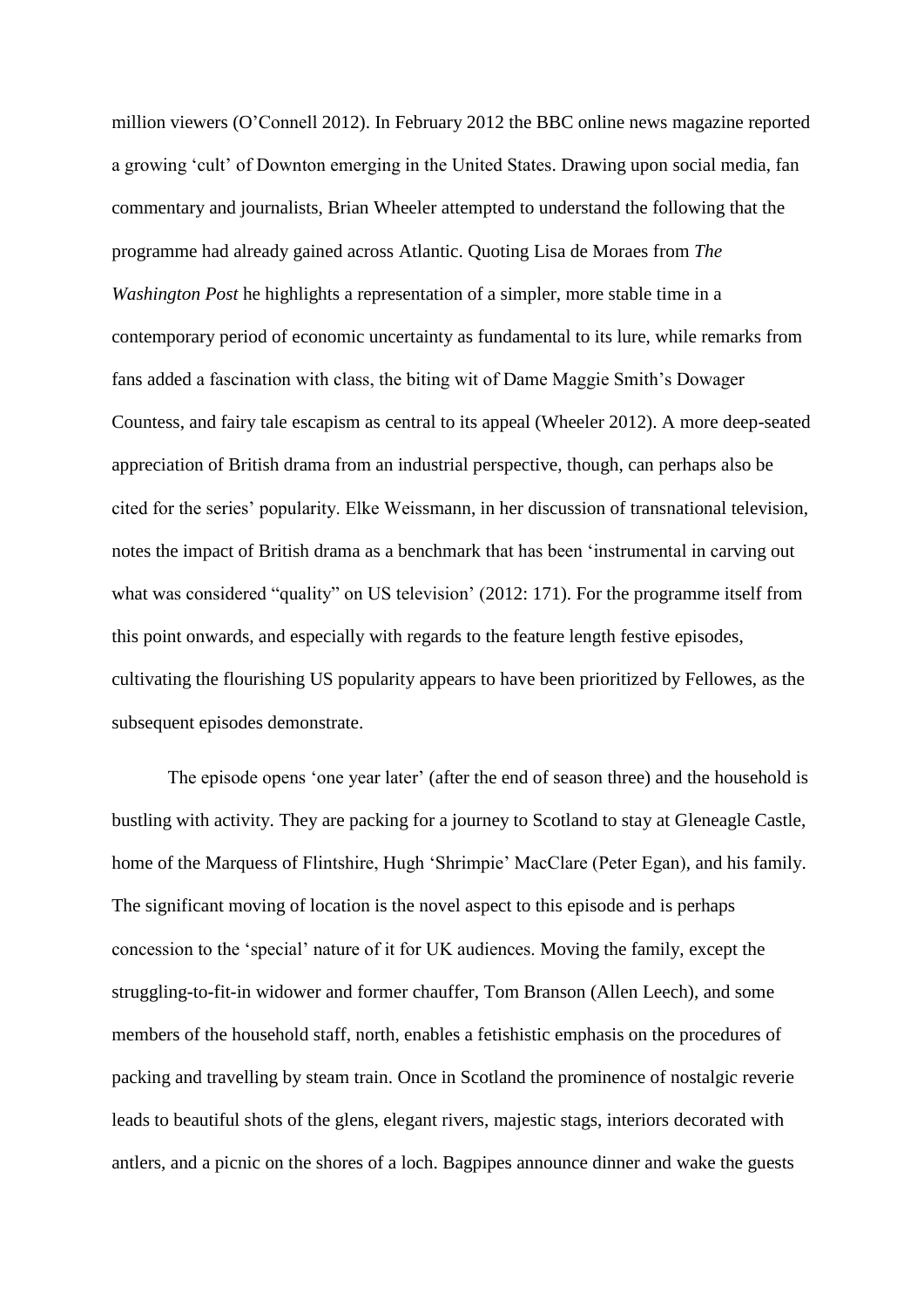in the morning, the gillie's lesson in stalking and honourably dispatching the game celebrates lapsed traditions, and the ball is brought to life with tartan, kilts and highland dancing. There is a melancholic undertone, however, as Shrimpie admits to Lord Grantham that not only is his marriage unhappy, he will lose the family estate because it failed to modernize, unlike Downton. This somewhat wistful emphasis on a disappearing past is congruent with Andrew Higson's observation that the fantasies of the national past found in 'heritage' productions are often set at times of change, and despite their sentimentality still feature the decline of a particular way of life. Higson points out, though, that the decline is offset by splendour and spectacular visual pleasures (2012: 619). Clearly the detailed and affectionate recreation of traditions and artefacts of the past are similarly mobilized within this episode, which is interesting in terms of the negotiations that the episode is attempting to achieve. On the one hand, it is a novel setting that offers new viewing pleasures to the UK audience, but on the other, being overtly steeped in the past acknowledges the growing US audience and the potential for escapism.

The nostalgic spectacle of the past is only one pleasure on offer to audiences. Chapman has argued that 'while the period mise-en-scène is recreated with all care and precision expected of the [costume drama] genre, it is rarely employed solely for pictorialist effect' (2014: 137). Instead, the beautiful visuals are 'balanced by a sense of closeness and intimacy that in its way owes as much to the tradition of studio-based drama as costume drama' (Chapman 2014: 138). This, coupled with the soap opera storylines and equal focus on the upstairs and downstairs contingents, marks a departure from the extravagant, but ultimately distancing narratives of the type of heritage films and television discussed by Higson. Indeed, the focus of this episode confirms its balance between visual nostalgia and intimacy. It is at once old-fashioned and familiar and sumptuous and excessive, which further evidences an attempt to make a quite awkward negotiation.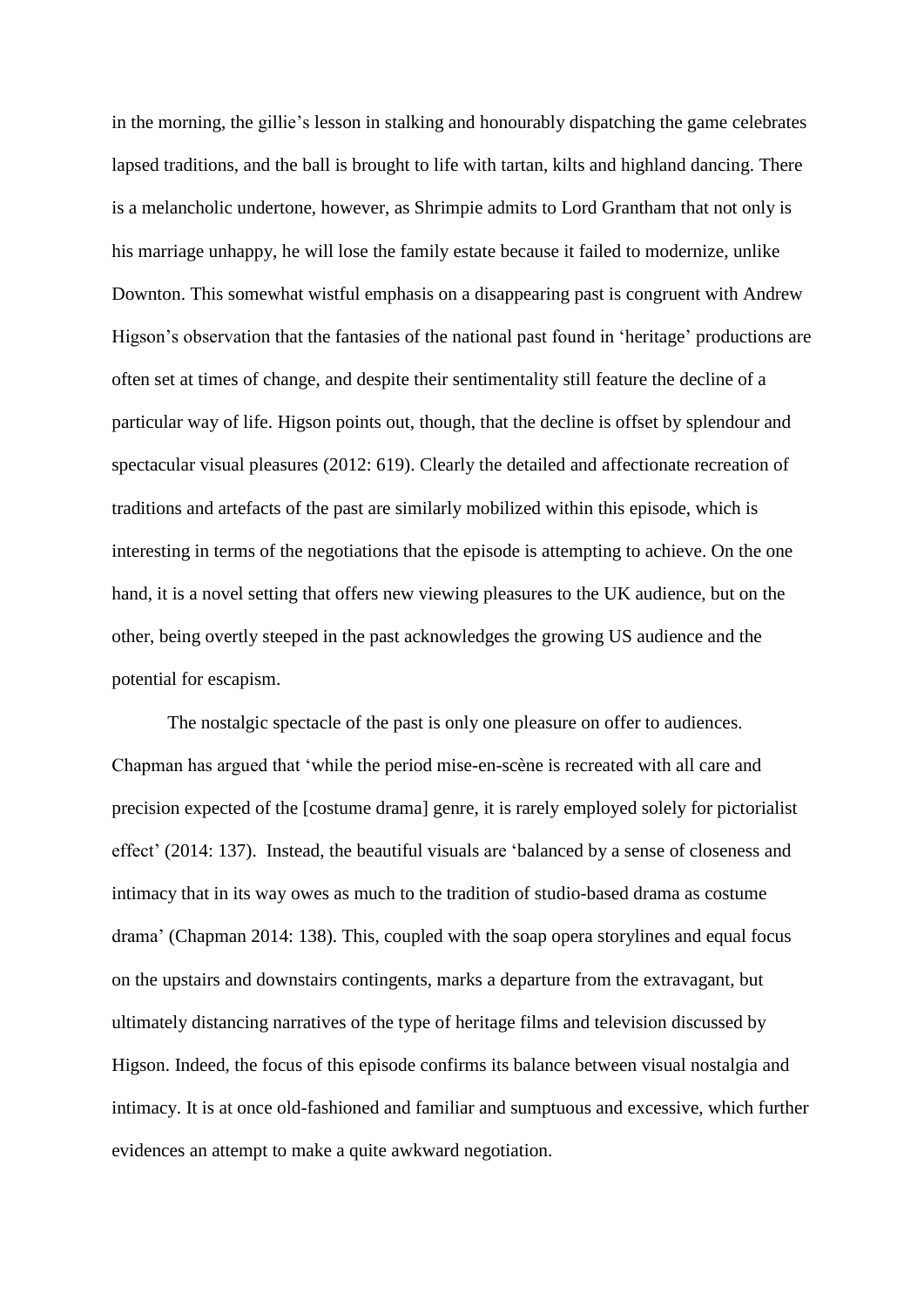In Yorkshire, the mood is lighter and the remaining servants take the opportunity to attend a late summer town fete. Mrs Patmore is wooed by caddish shopkeeper Mr Tufton (John Henshaw), the Downton team win a tug-of-war contest, and Dr Clarkson (David Robb) almost proposes to Isobel Crawley (Penelope Wilton). Ultimately, the episode contains a break from the norm which provides the novelty for the festive viewers, but it is lacking the warmth and cosiness of the first special and is far more perfunctory in nature. For instance, it provides a neat entrance for Lady Rose MacClare (Lily James) as a permanent cast member.

Most significantly, though, it hails the arrival of one heir and the death of another. Despite the concerns of the family and early labour, Mary gives birth to a boy, and Matthew tells his wife that despite his outwardly calm demeanour, he feels like he has 'swallowed a box of fireworks'. Unfortunately, his jubilance leads to reckless driving and he ends his journey off the road. The episode concludes with cuts from the Dowager commenting that 'we don't always get our just desserts', to a close-up of Matthew, obviously dead, with blood running down his face, to, finally, bathed in a soft glow, an almost divine mother and her child tableaux in the stark, white hospital room. The expressively lit scene perhaps recalls familiar Christmas imagery of the nativity, thus specifically evoking a sense of the season. Conversely the brutal despatching of Matthew with the family yet blissfully unaware is void of comfort and tonally feels far more finale than Christmas treat. Moreover, it signals a significant change that will impact on the central narrative of the show, and as such is an event that encourages an anticipation of 'what happens next?'

Serena Davies's review of the second Christmas special for *The Telegraph* barely mentioned the festive scheduling and concentrated instead on the loss of Stevens as a key cast member (2012). Viv Groskop in *The Guardian* argued that the slow-paced episode functioned as ominous prelude to Matthew's death, a device used previously in the lead-up to Sybil's untimely ending (2012).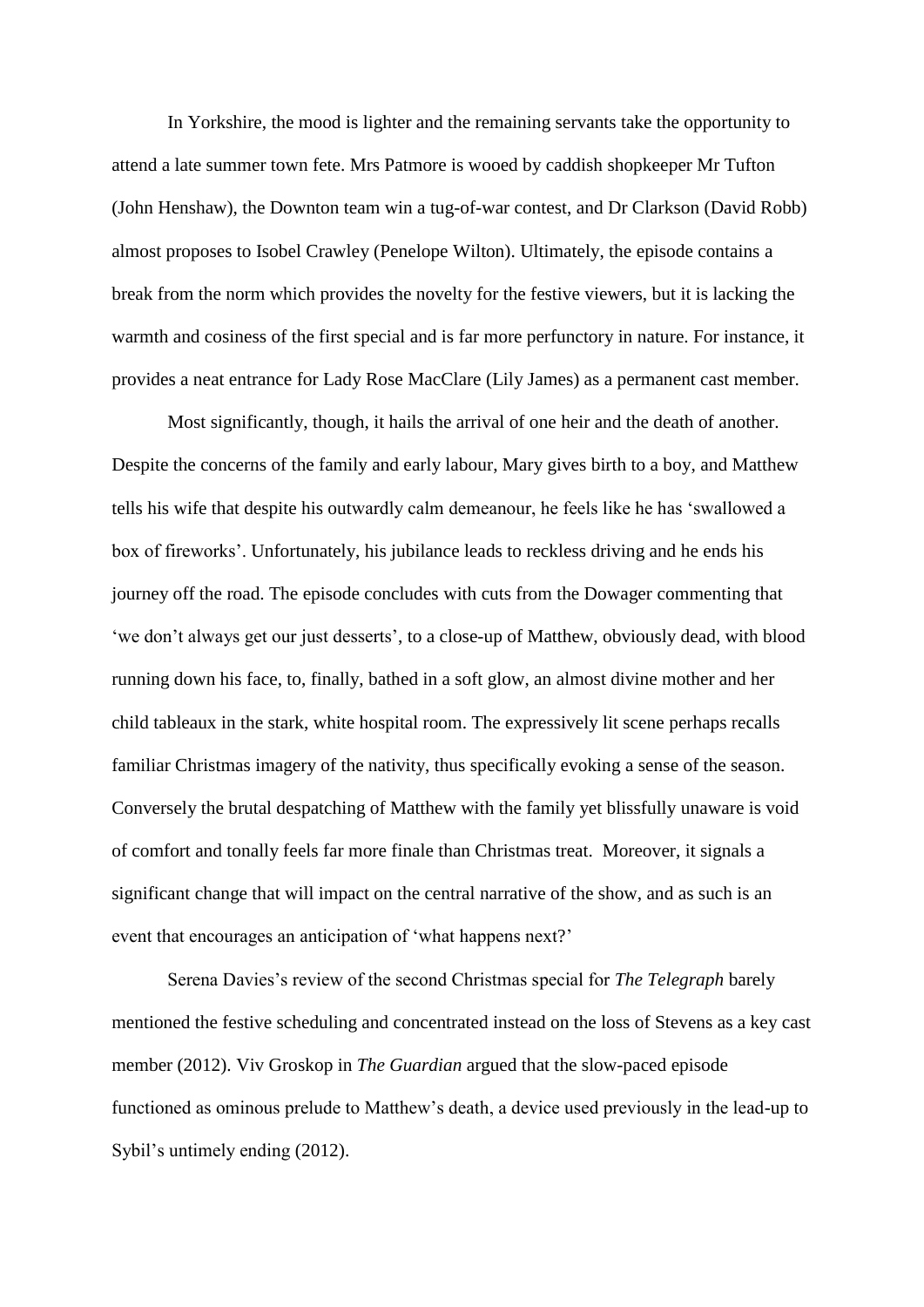In her discussion of the changing tone of *Downton Abbey*, Katherine Byrne has argued that series three marked a shift in the nostalgic, harmonious paternalistic world originally fostered by the first two seasons. Interestingly, she notes that this highlights Fellowes's sensitivity to criticism and the altered socio-political and economic climate of the late 2000s:

Originally the drama rose to popularity alongside the newly elected Conservativedominated coalition government and offered a mix of soap opera detail and escapist fantasy to an audience in the grip of a worldwide recession. Perhaps in a response to the disillusionment that accompanies continued economic hardship, that fantasy has become more problematic and less rosy in the third and fourth seasons, however. (Byrne 2015: 179)

Drawing on some of the popular responses to the third and fourth seasons, Byrne comments on the relationship between the show and the public. She argues that the expectations of the audience for a 'certain type of entertainment and moral lesson' are more important than realism and hence the storylines that featured death and rape had a negative impact on the viewing figures and press responses (Byrne 2015: 182). The 'agreement' between the spectators and the creator is perhaps most sensitive in a seasonal episode because of the need to fulfil an idealized fantasy. As Whiteley puts it, 'Christmas brings with it a sense of "recognition" that is largely dependent on a sedimented evocation of history' (Whiteley 2008a: 2). Failure to engage with established traditions potentially renders something billed as a 'Christmas special' problematic.

As UK audiences levelled and then gradually began to fall, the US ratings continued to grow and season three ended on a high of 8.2 million for the Christmas-special-turnedfinale (O'Connell 2013). The responses to the episode in the United States, while comparable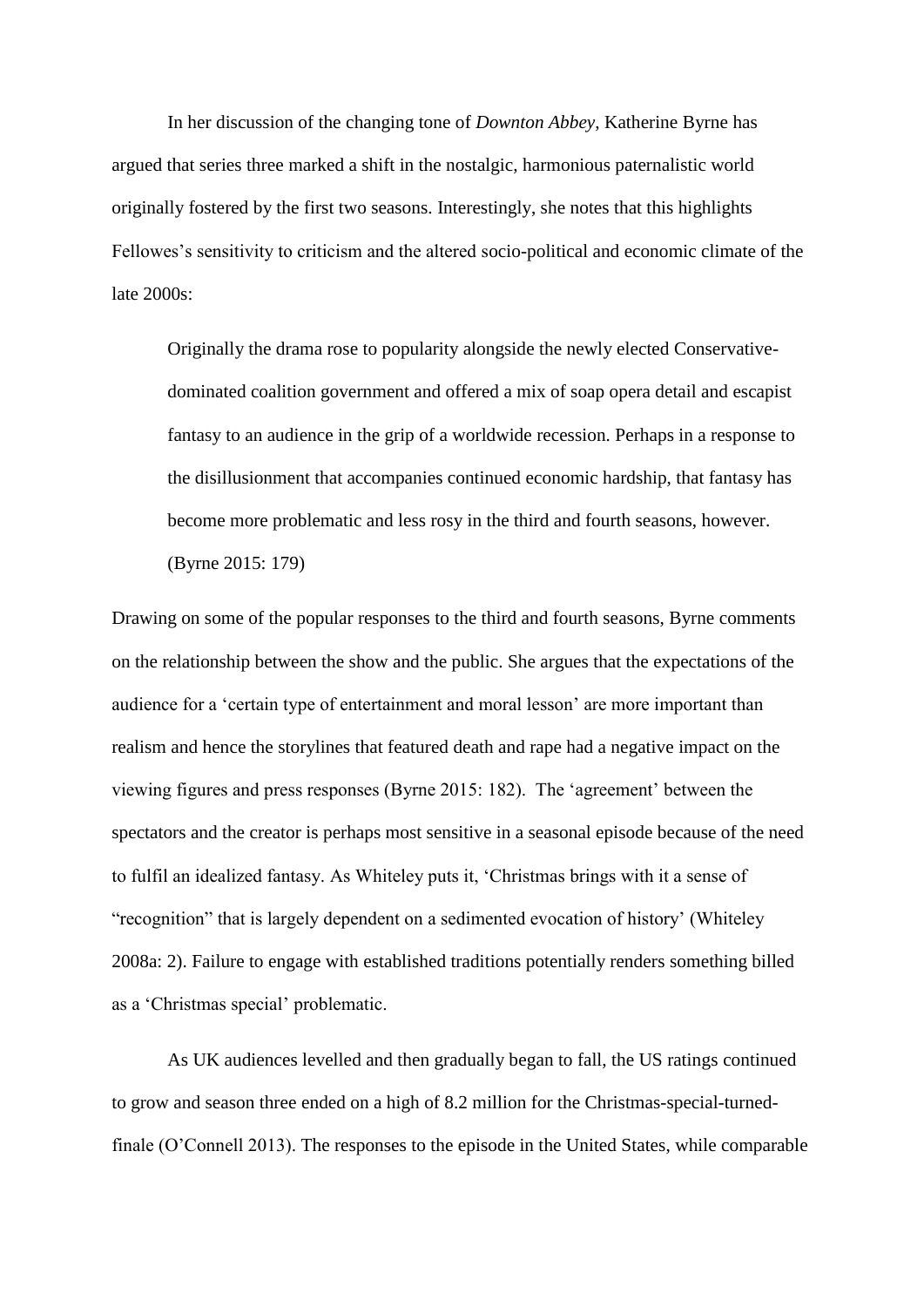in their disappointment over the departure of Stevens, seemed more concerned that the season finale had been compromised by 'spoilers', not least by Stevens himself, who had widely discussed his decision to leave the show in interviews early in 2013. Tom Gilatto in *People* noted that the event was 'sadistically abrupt and arbitrary' and that overall it has been a 'terribly sad season' (2013), which distinctly links the episode to the rest of the season rather than separating it as a festive special. Sean T. Collins's thoughtful response in *Rolling Stone*  observed: 'The show already had a subtly but noticeably different and darker energy post-Sybil's death; it's tough to imagine what it will feel like now that the anchor of both its main romantic and political dramas is dead' (2013). Despite scheduling making the impact of a surprise ending problematic, this review also seems to read the episode as consistent with the themes and tone of the season, rather than a stand-alone special. Both reviewers demonstrate clearly the difference between UK and US reception.

From a slightly different perspective, but also acknowledging a shift in the function of the second feature length episode, Meredith Blake in the *LA Times* stated that Fellowes used the episode to 'reset the show entirely' (2013). Perhaps further underlining the finale-feel of the show as opposed to a warming festive treat, the series executive producer Gareth Neame told the *Hollywood Reporter*: 'People were devastated. But it is the shocks and the surprises in this show that give it so much dramatic rocket fuel that we need to keep it compelling' (Wilson 2013: 10). The expressions employed here - 'shocks', 'surprises' and 'dramatic rocket fuel' - are far more in keeping with the tactics needed to keep audiences engaged and wanting more.

#### **'The London Season' (2013)**

If the first feature length episode was the most overt attempt to court the British critics, then the third was the most explicit acknowledgement of the American reception and the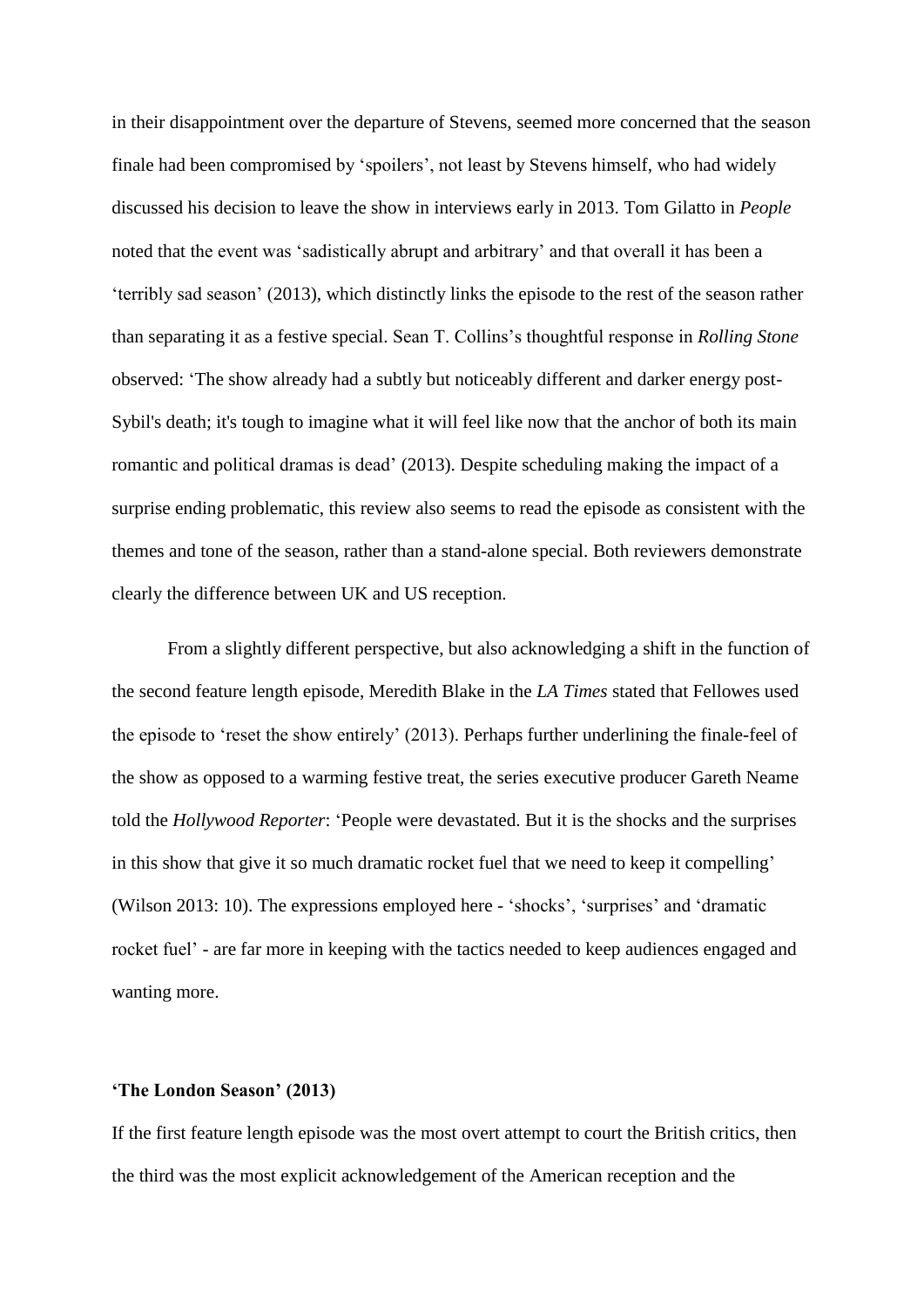programme's status as a co-production with Masterpiece Theatre. Higson has pointed out that productions about England, English characters and English history have become a means to secure investment and audiences, and '[s]elling Englishness thus works as a reasonable business strategy, even if it is a specialist one' (2010: 25). James Leggott and Julie Taddeo have specifically noted that *Downton Abbey* has made 'careful address to international audiences' (2015: xvii). Such tactics were becoming increasingly apparent and were heightened in this episode with the inclusion of vibrant American characters. Alice Wright for the *Metro* called the episode overlong and laboured, and saved only by the tantalising display of affection between the stoic butler Carson (Jim Carter) and housekeeper Mrs Hughes (Phillis Logan) (2013). Ellie Walker-Arnott most explicitly remarked on the episode's failure to function as a Christmas special: 'You could argue that our expectations for TV on Christmas Day are set too high. But when the show is given such a big block of prime-time telly, it should be doing it justice' (2013).

As the episode opens, the family are once again preparing to leave, this time for London and the summer season of 1923, during which Rose will be presented at court. Attention is paid to already established plotlines, thus making it difficult to treat this as a stand-alone episode. For example, the suspicion surrounding Bates after the murder of his wife Anna's rapist builds when Mrs Hughes discovers a train ticket from York to London in the pocket of a coat that Anna has donated to a charity for Russian refugees, thus indicating that Bates was in the capital when the incident occurred. Mr Sampson (Patrick Kennedy), the devious poker player who was introduced earlier in the season, returns to cause anxiety when he steals a letter that could cause a ruinous scandal.

The customary forays into the traditions of the past are accentuated via the necessary pomp of the presentation of young women of notable birth at court followed by a debutant ball, executed fervently with elegant costumes and etiquette. Such moments are reminiscent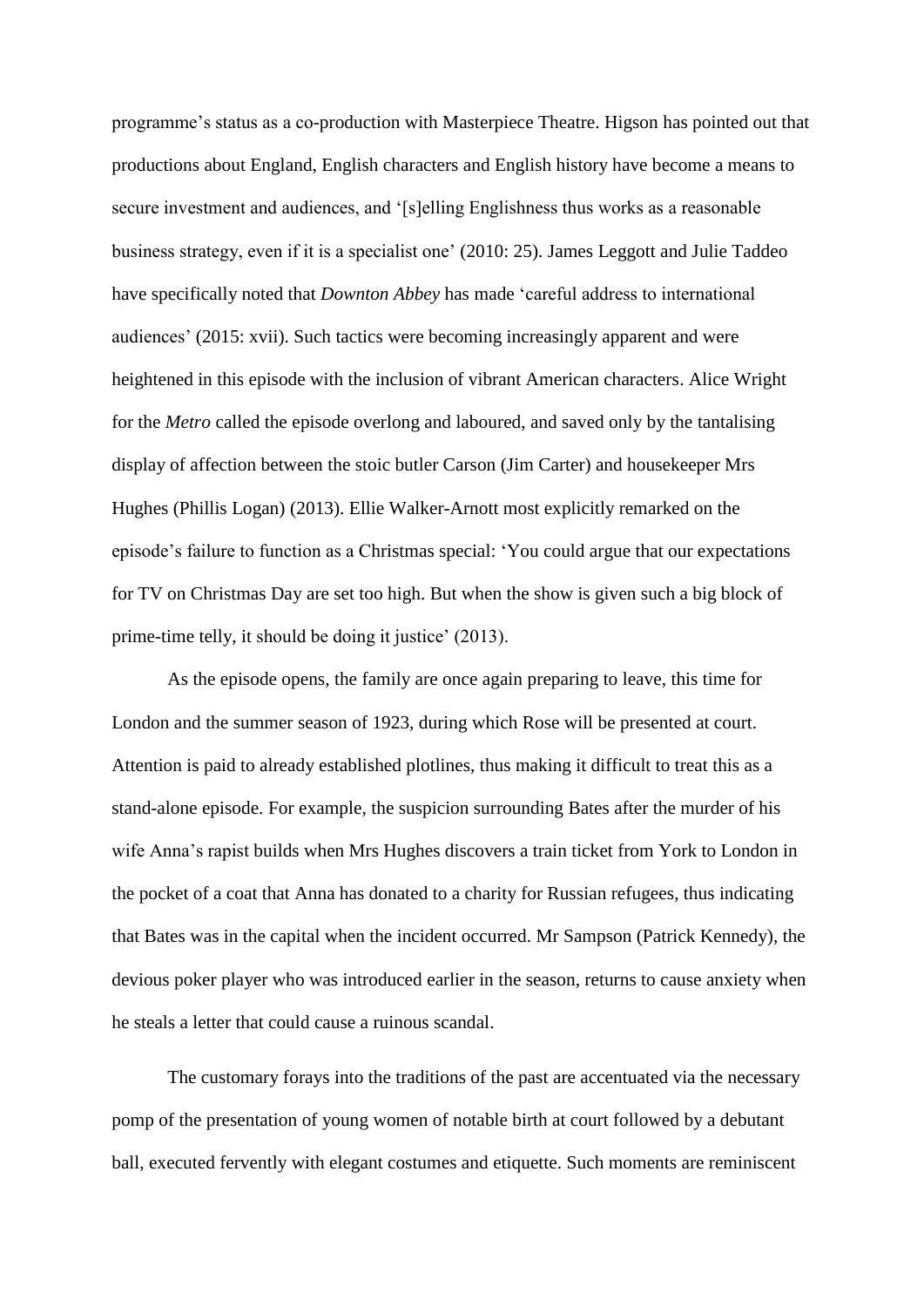of Higson's observations that heritage productions contain 'a *fantasy* of conspicuous consumption, a fantasy of Englishness, a fantasy of the national past' (2012: 607). Packaging Englishness in this way is especially useful in selling the programme to international markets.

The novelty of the episode is provided by the arrival of Lady Grantham's (Elizabeth McGovern) mother, Martha Levison, played with aplomb by Shirley MacLaine, and her delightfully cynical brother, Harold (Paul Giamatti). Much of the episode's humour is generated by the culture clash of Americans and high society London, and Fellowes savours sending up the stuffiness of the British when compared to the astute and worldly, but relaxed visitors. The easy manners and frank discourse brought by the American guests is light relief from the formalities and functions to expose the brittle façade maintained by the fading aristocracy. Even the Dowager, despite her typically biting comments, is upstaged when Mrs Levison turns down a proposal and accompanying title from Lord Aysgarth (Edward Fox), and observes that her world is getting closer, while the world of the past is slipping further and further away. Such celebration of a future in which titles means nothing and shrewd dealings and forthrightness are prized above pretence and decorum acknowledges the merits of an 'American way'.

Fellowes is clearly responding more overtly to the increasing audience across the Atlantic by incorporating enjoyable and memorable American characters who remain unaffected amid the fanciful and cosy nostalgia. It also ties more broadly to literary exploration of the lives of wealthy American women, 'buccaneers', marrying into aristocratic European families found in the work of authors such as Edith Wharton and Henry James. Furthermore, it is perhaps a prelude to Fellowes's potential project for NBC, *The Gilded Age*, a heritage drama set in 1880s New York high society. Ultimately, the concession to comforting romance, the element seemingly most celebrated by the British press, is brief and delivered in the very final scene as Carson and Mrs Hughes take each other's hand as they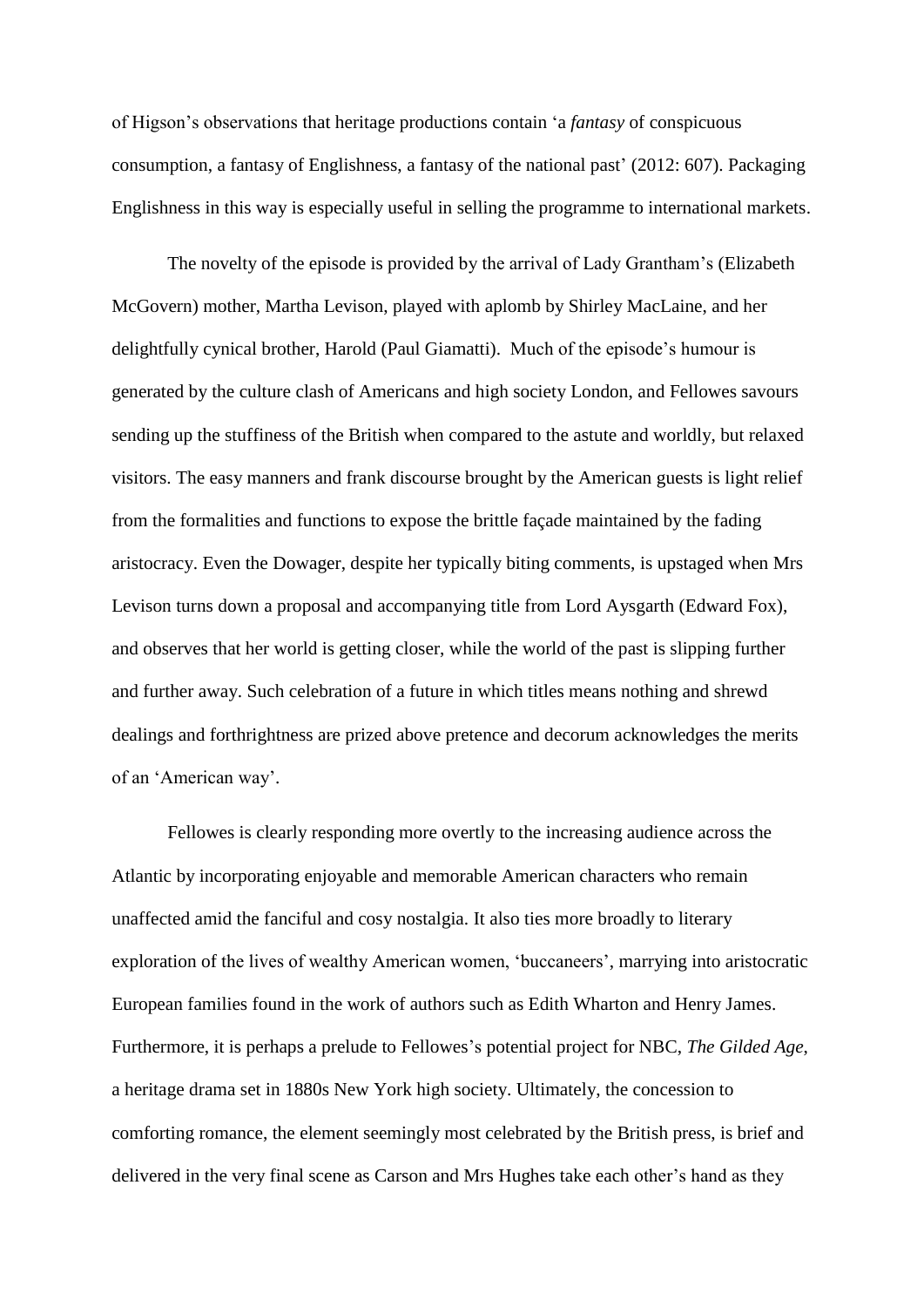paddle in a glistening south coast sea. While there may be family, communion and a sense of wish fulfilment here, there is an absence of a 'nexus of traditions' (that are as much aesthetic as ideological) advocated by Thompson as essential to seasonal viewing.

Season four seemed, overall, to have had a slightly harder time pleasing some of the US critics, although the final episode appeared to supply an agreeable conclusion. Youyoung Lee for the *Huffington Post* commented that 'the 90-minute finale, with its gorgeous gowns and magical ball and the arrival of some very special American guests, has surely restored faith again in our beloved British series' (2014). Gilatto called it a 'nice, gentle close to a difficult, unsatisfactory season' (2014), while Joanne Ostrow for *The Denver Post* remarked that it was a 'graceful season finale' (2014). In the spirit of an open-ended season finale that is a prelude to the next instalment, rather than a neat one-off episode, Joe Heim for *The Washington Post* questioned: 'Wait, did the season finale of "Downton" leave us with more questions than it answered?' (2014).

#### **'A Moorland Holiday' (2014)**

In the UK in the run-up to the 2014 festive episode, Neil Batey for the *Mirror* bemoaned the lack of festive flavour in 2012 and 2013: 'There's only been one problem with recent Downton Christmas specials – they haven't been very Christmassy' (2014). In a *Radio Times* interview with Allan Leech in January 2014, it was suggested that the cast had begun campaigning for a Christmas-set special. It was prefaced by a short piece by Walker-Arnott who, like Batey, commented on the absence of a seasonal setting:

But, if you ask me, there was still something missing [from the previous Christmas specials]. You know, the Christmas tree, the carols, the banqueting table weighed down with Mrs Patmore's festive delights, the romantic proposals in winter coats as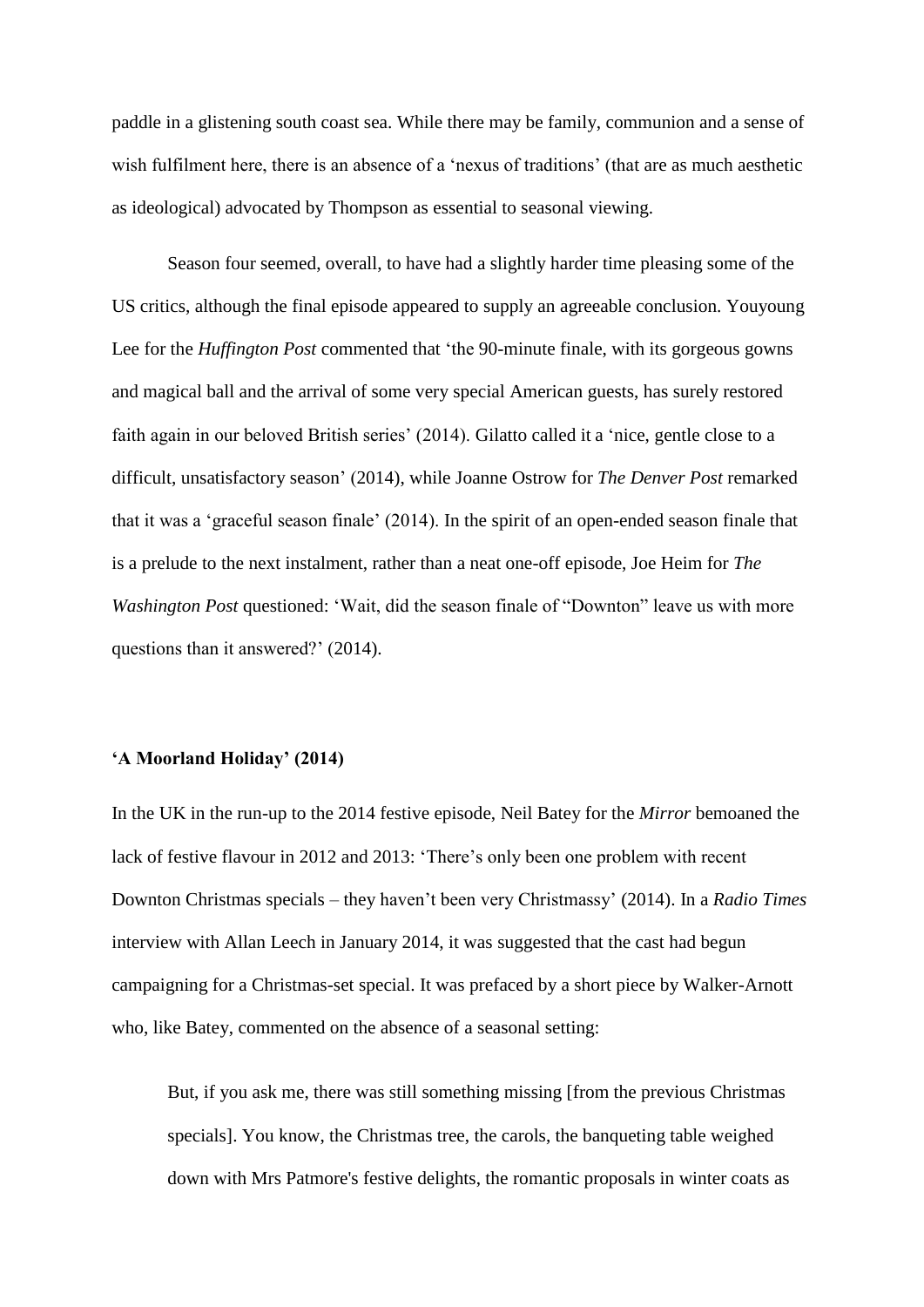the snow swirls around the Abbey. (Now THAT was a proper Downton Christmas special.) (Walker-Arnott 2014)

The episode opens with Mary visiting Anna in prison. The maid has been arrested for the murder of her rapist. The bleak greys of the walls and bars are then intercut with the now habitual brightly lit scenes of the family busily preparing to leave Downton. The 1924 trip is to Brancaster Castle in Northumberland, which has been rented by Rose's new father-in-law, Lord Sinderby (James Faulkner), for an autumn grouse shoot. As with the second festive episode, there is considerable focus on traveling, accentuated by lingering shots of beautiful leather luggage and the opulence of the first-class carriages. There are numerous subplots crowding the episode, some of which reprise accustomed storylines, such as the humorous rivalry between the Dowager's butler Spratt (Jeremy Swift) and her lady's maid Miss Denker (Sue Johnston), and the long-standing saga of Anna and Bates takes on a new twist. Introductions are made too, in particular Bertie Pelham (Harry Haddon-Paton) and Henry Talbot (Matthew Goode) as potential partners for the Crawley sisters, and a permanent position as footman is secured for Andy (Michael Fox), a possible beau for Daisy.

The programme's packed agenda left only a little room at the end for a festive celebration, and the closing twenty-two minutes seemed only a small dispensation to the calls for a more Christmassy feel from the cast and journalists. However, there was certainly some attempt made to recapture the warmth of the 2010 episode with shots of a beautifully decorated tree, neatly wrapped presents and carols. Furthermore, the final moments included a heartfelt farewell to Tom (who is about to depart for America), a proposal by Carson to Mrs Hughes, and the safe return of Bates.

Gerard O'Donovan for *The Telegraph* appears to have been rather enchanted by the episode and wrote: 'The surprise marriage proposal to housekeeper Mrs Hughes (Phyllis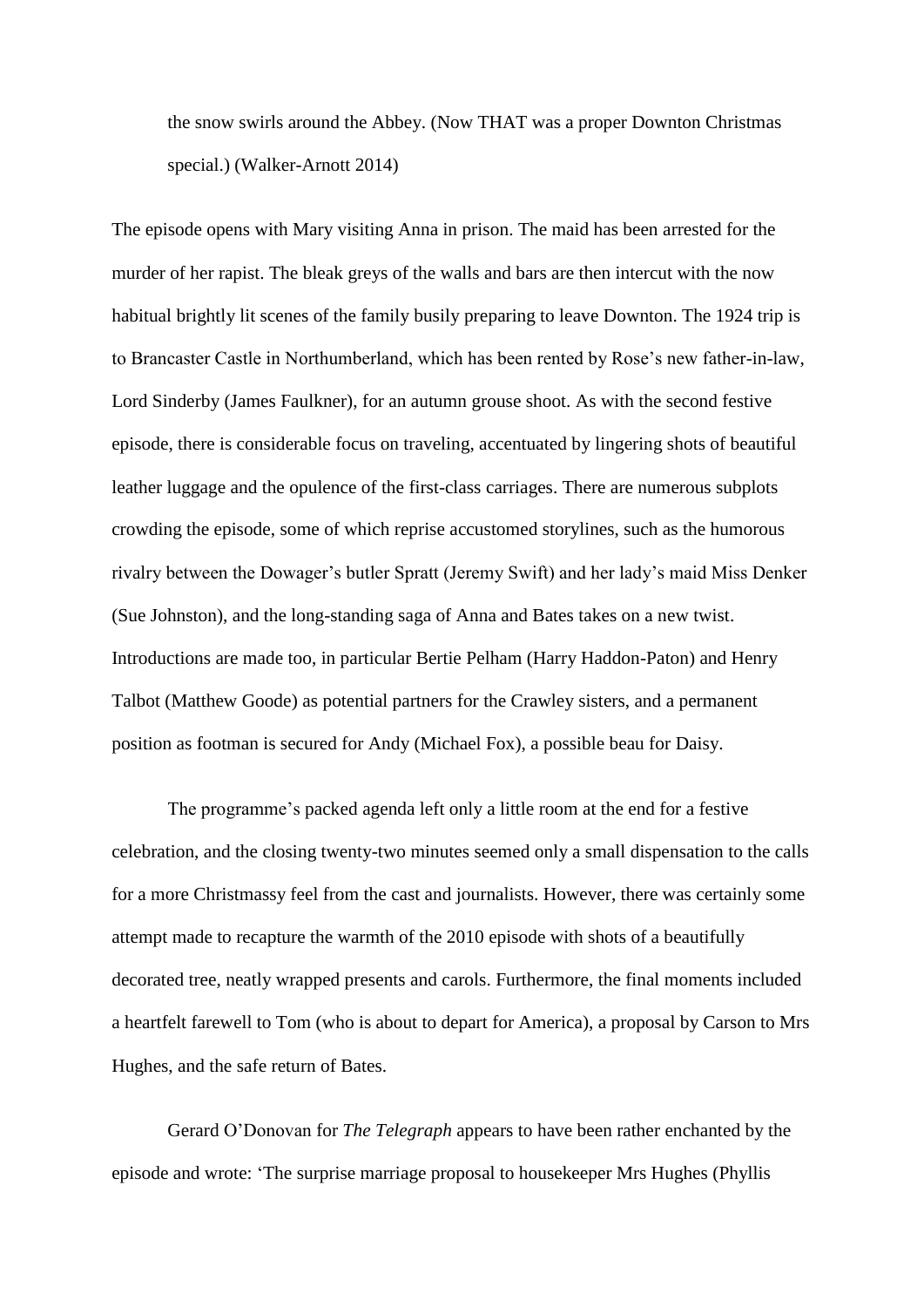Logan) was the enormous cherry on top of a Christmas special that was brimming with intrigue, warmth, sentiment and good cheer' (O'Donovan 2014). The brief Christmas interlude seemed perhaps too little, too late for other UK critics. Christopher Stevens noted that '[a]ll this felt like housekeeping, packing away old plots to make room for new ones next year' (2014). For Groskop the episode 'worked well as retro festive wallpaper', but proved that the series had 'outstayed its welcome' (2014). For US reviewers, the 'packing away' aspect of the show seemed to provide a satisfying and suitable conclusion to the season, even if it meant Christmas in the Spring. Brian Lowry for the *Boston Herald* commented: 'Taking the term "Christmas episode" to heart, series creator Julian Fellowes advanced so many storylines to satisfying points it frankly wouldn't have been a bad place to end the show entirely' (2015).

*Downton Abbey's* scheduling in the United Kingdom and United States was destined to create disparity. Just as the festive episodes where Christmas was absent seem to have prompted especially negative responses from the critics in the United Kingdom, the way in which the season finale was a 'bolt-on' episode in the United States threatened to be an awkward fit. In the episodes, Fellowes's efforts to negotiate problematic territory are evident. There have been palpable attempts to appease audiences and commentators both sides of the Atlantic, but with an increasing emphasis on capitalizing upon the US success through the shifts from overtly festive themes to summer seasons and Highland holidays and back again to December. They also, in their role as a season finale, need to create enough eagerness for the next season. Maria Ionita has argued that '[l]ong form serialization is driven by the apparently contradictory impulses of simultaneously anticipating and postposing a narrative climax' (2014: 23). Potentially this dynamic can enhance the drama of the storyline, but for *Downton Abbey* is complicated by the dual-nature of the episode. Additionally, as Weissmann observes, it is simply a more recent example of a long-standing tradition of US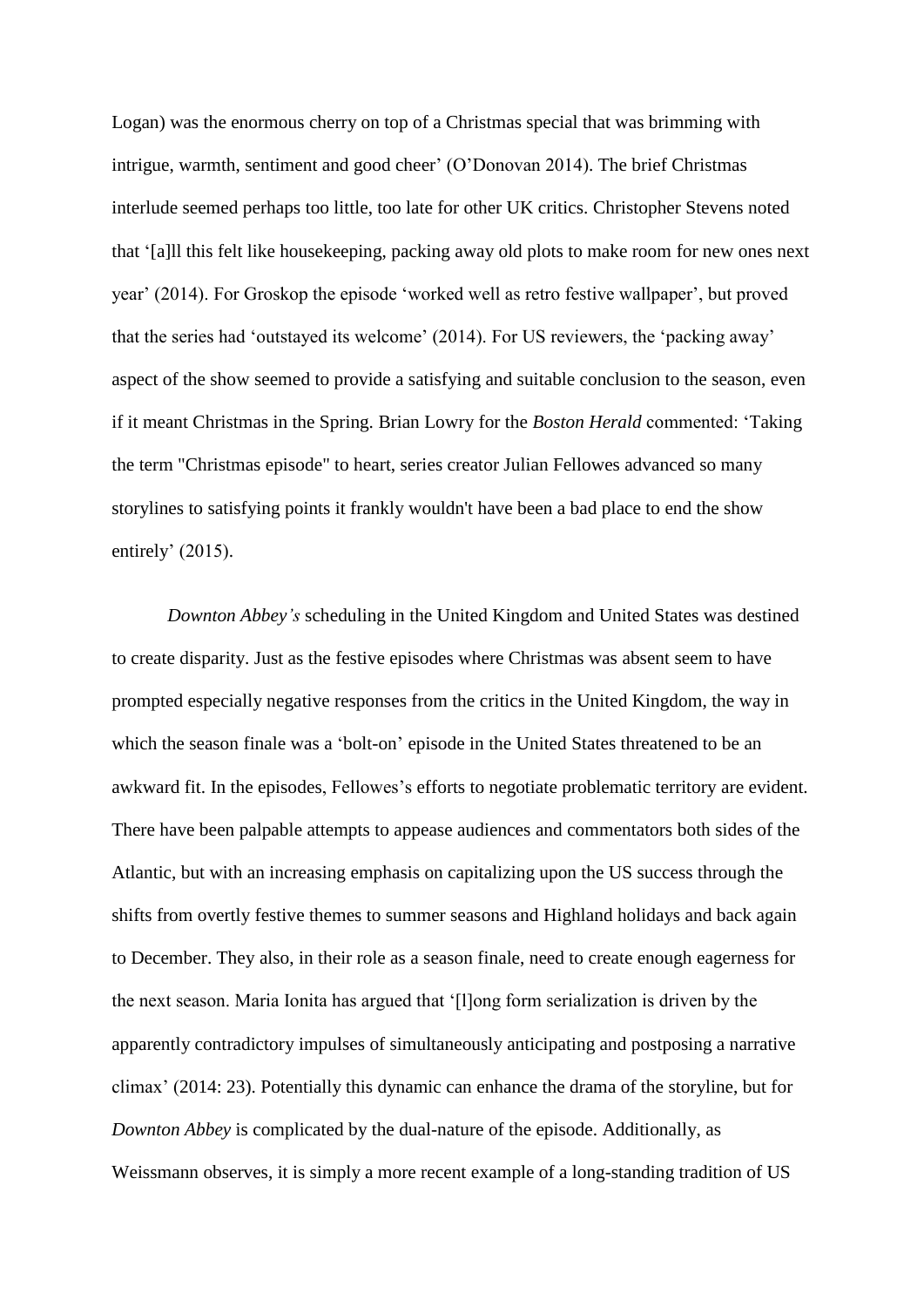producers seeking to connect with the perceived 'cultural kudos' of UK sources and an existing relationship based on internationalization of labour and transnationalization of drama television (2012: 37-8). Furthermore, according to Weissmann, to be successful and maintain appeal outside the primary context of production, programmes must create an attraction of 'otherness' through cultural difference, but simultaneously be integrated into 'home' culture (2012: 39). Indeed, the consistent mediations made by Fellowes in the Christmas specials underscores the need to create attractions for a varied international audience.

#### **'The Finale' (2015)**

After considerable speculation in the press and on social media sites, Neame announced in March 2015 that the sixth season would be the last. The 25 December 2015 episode was the most watched drama on Christmas Day in the UK with figures of 6.9 million viewers reported (*Radio Times* staff 2015). Richard Vine for *The Guardian* lamented the coming to an end of a 'glorious fantasy of Britain' (2015). The fondness for the show, despite its uneven coverage in the British press, was echoed elsewhere with Neela Debnath for the *Express* calling it 'a satisfying close for a British institution' (2015), while Allison Pearson for *The Telegraph* admitted to having tears in her eyes as the much-loved characters sang Auld Lang Syne (2015). The episode was perhaps rather conceited and awash with happy endings for the central characters, but as a conclusion it operated successfully to draw the series to a close, and the festive setting suited the sentimentality of the farewells and the 25 December premiere.

Similarly, the US reviewers commented upon the neatness of the finale (which was screened in early March 2016). Mary McNamara for the Los Angeles Times wrote: 'If there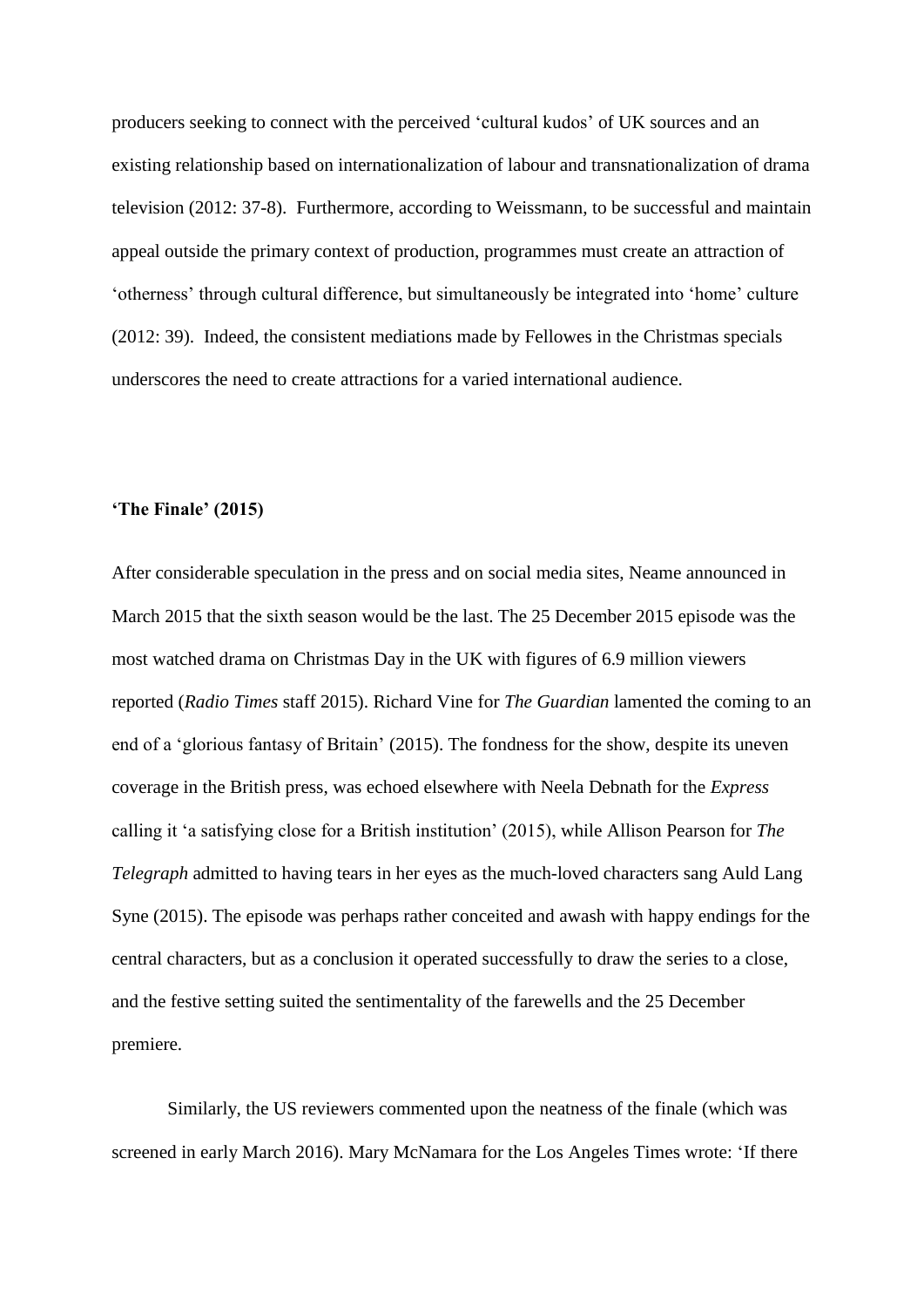has ever been a more wantonly happy-ending finale in the history of television, I have never heard of it. No ribbon was left untied, no tea cake unfrosted, no romantic possibility overlooked' (2016). Moreover, she concluded that '[c]elebrating all its fairy-tale confectionary without even an attempt to limit the sugar, "Downton Abbey's" final hour was shameless, ridiculous and absolutely glorious' (2016). Pertinently, Louis Bayard for *The New York Times* acknowledged the shift towards the American audiences. He argued that:

I think it's fair to say that Julian Fellowes has given us an American happy ending. And why shouldn't he? Haven't we loved these foolish Granthams with all the fervor of their countrymen? Don't we have the operational tear ducts to prove it? And when that Scottish songstress Mrs. H launched into Bobby Burns's old lyric "Auld Lang Syne," didn't we ache at the thought of leaving behind these silly, maddening, wonderful people? (2016)

The show's creator told *USA Today* that he wanted a 'warm ending', specifically: 'I wanted (viewers) to reach for their handkerchiefs in appreciation ... not because something ghastly had happened' (Keveney, 2016).

In many respects, the function of this episode was far simpler than that of the previous specials because less tension existed in terms of its purpose. Firstly, and fore mostly, it had to, for both audiences, provide a satisfactory end to the series. Martin Zeller-Jacques argues that contemporary 'high-end' serial television dramas rely on specific formal features, 'particularly reinscription of core relationships and the employment of music, to signify closure', together with 'performative excess' (2014: 119). Significantly, he proposes that '[t]he melodramatic excess that characterizes many television endings thus often takes the form of an elaborate celebration of the semantic codes of the series, revisiting beloved characters and locations and emphasizing circularity rather than change' (Zeller-Jacques,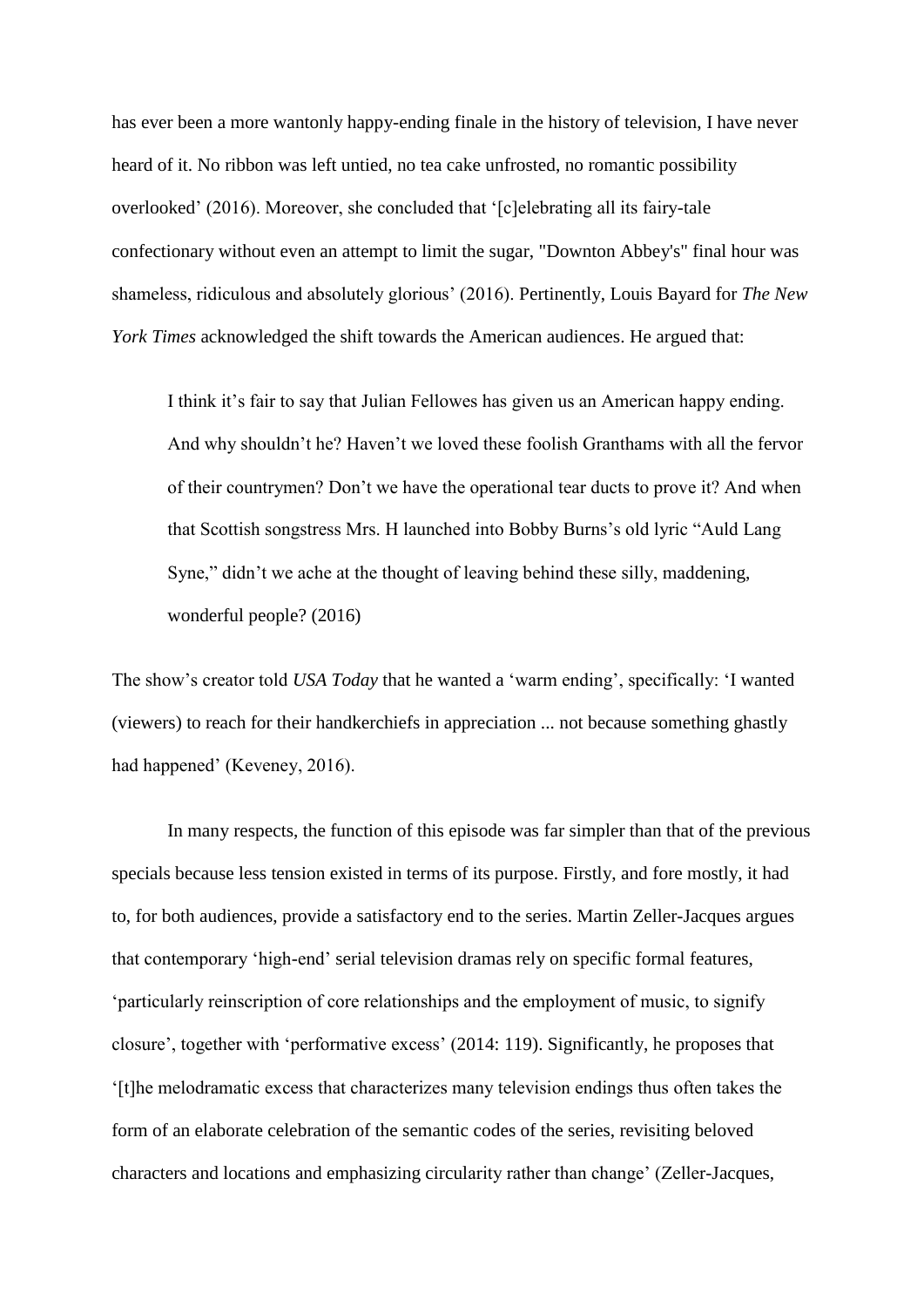2014: 120). The finale of *Downton Abbey* certainly adheres to these conventions by visually and thematically drawing together the much-loved and familiar characters in well-established settings. As the critics on both sides of the Atlantic noted, it was a cozy and satisfying conclusion that celebrated the engrained semantic codes of the show, and in keeping with Zeller-Jacques notion of circularity, the weddings, birth, new business ventures, all signaled continuance even though the audience were bidding farewell.

## **Conclusion**

*Downton Abbey's* 'Christmas specials' provide an interesting opportunity to consider how a long-running series responds to trends in critical reception and the differing viewing patterns and cultural norms of transnational audiences as well as the tensions created by a dualfunction episode as seasonal edition and season finale. By concentrating on the show's primary markets, the United Kingdom and United States, it has been possible to chart how the episodes have attempted to negotiate, not always successfully, the anticipations of critics and audiences, a task that was especially difficult because of out-of-sync and differently structured scheduling. For British audiences, the Christmas special was not screened at the end of the season, but after a two-month break. For US audiences, it was positioned as the final episode, and there is evidence that Fellowes became increasingly mindful of its function as finale, and thus used it to further established storylines and enhance the drama in and anticipation of the next season. Additionally, it has become apparent that the expectations of the British press when it comes to seasonal programming are particularly high. Whiteley contends that Christmas is situated 'within an ideological discourse that centres on romantic idealism: a visionary, imaginative, descriptive expression of love which mobilises fantasy, myth and Christian belief through the production of cultural activities, rituals, customs and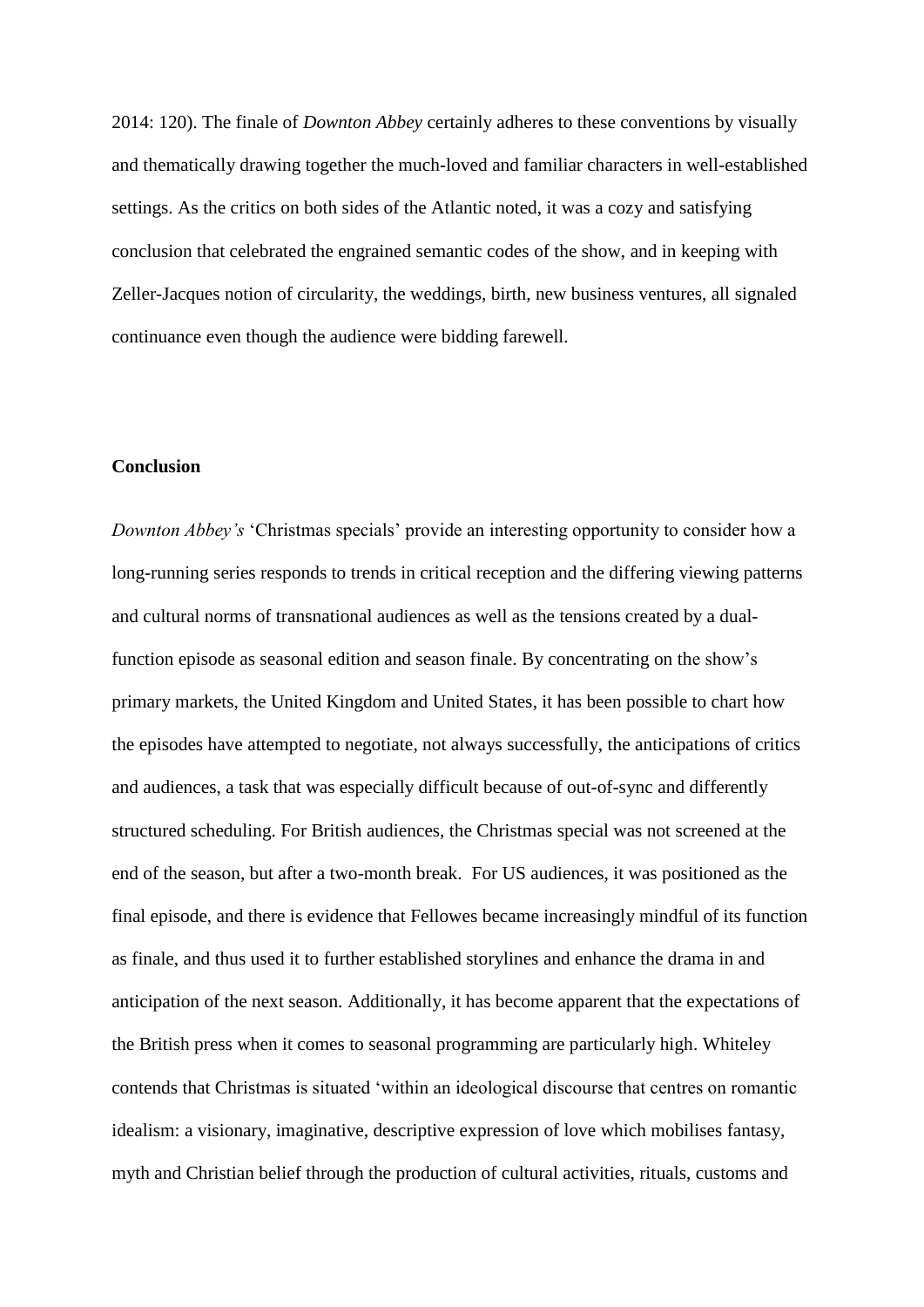texts' (2009b: 99). Consequently, it seems that the absence of appropriately festive traditions and ideological underpinnings in a seasonally scheduled programme is licence for much harsher censure and reveals much about the persistent expectations tied to the period.

#### **References**

Bartel, J. (2015), '"Downton Abbey" Season 5 finale recap, A surprise engagement', *The Baltimore Sun*, 1 March 2015, http://www.baltimoresun.com/entertainment/bthesite/tvlust/bal-downton-abbey-season-5-finale-recap-a-surprise-engagement-20150301-story.html. Accessed 2 November 2015.

Batey, N. (2014), 'Downton Abbey Christmas special: The Crawley's head north as ITV brings back the festive feeling', *Mirror*, 20 December 2014, http://www.mirror.co.uk/tv/tvnews/downton-abbey-christmas-special-crawleys-4836628. Accessed 28 July 2015.

Bayard, L. (2016), '"Downton Abbey" Finale: A Grand British Story With an American Finish', *The New York Times*, 6 March 2016,

http://www.nytimes.com/2016/03/06/arts/television/downton-abbey-finale-a-grand-britishstory-with-an-american-finish.html?\_r=0. Accessed 19 November 2016.

Blake, M. (2013), '"Downton Abbey" recap: Ending on a (very) down note', *Los Angeles Times*, 18 February 2013, http://articles.latimes.com/2013/feb/18/entertainment/la-et-stdownton-abbey-recap-finale-matthew-death-20130217/2. Accessed 31 October 2015.

Brinker, F. (2015), 'On the Formal Politics of Narratively Complex Television Series: Operational Self-Reflexivity and Audience Management in Fringe and Homeland', in S.M. Herrmann, C.A Hofmann, K. Kanzler, S. Schubert and F. Usbeck (eds.), *Poetics of Politics:*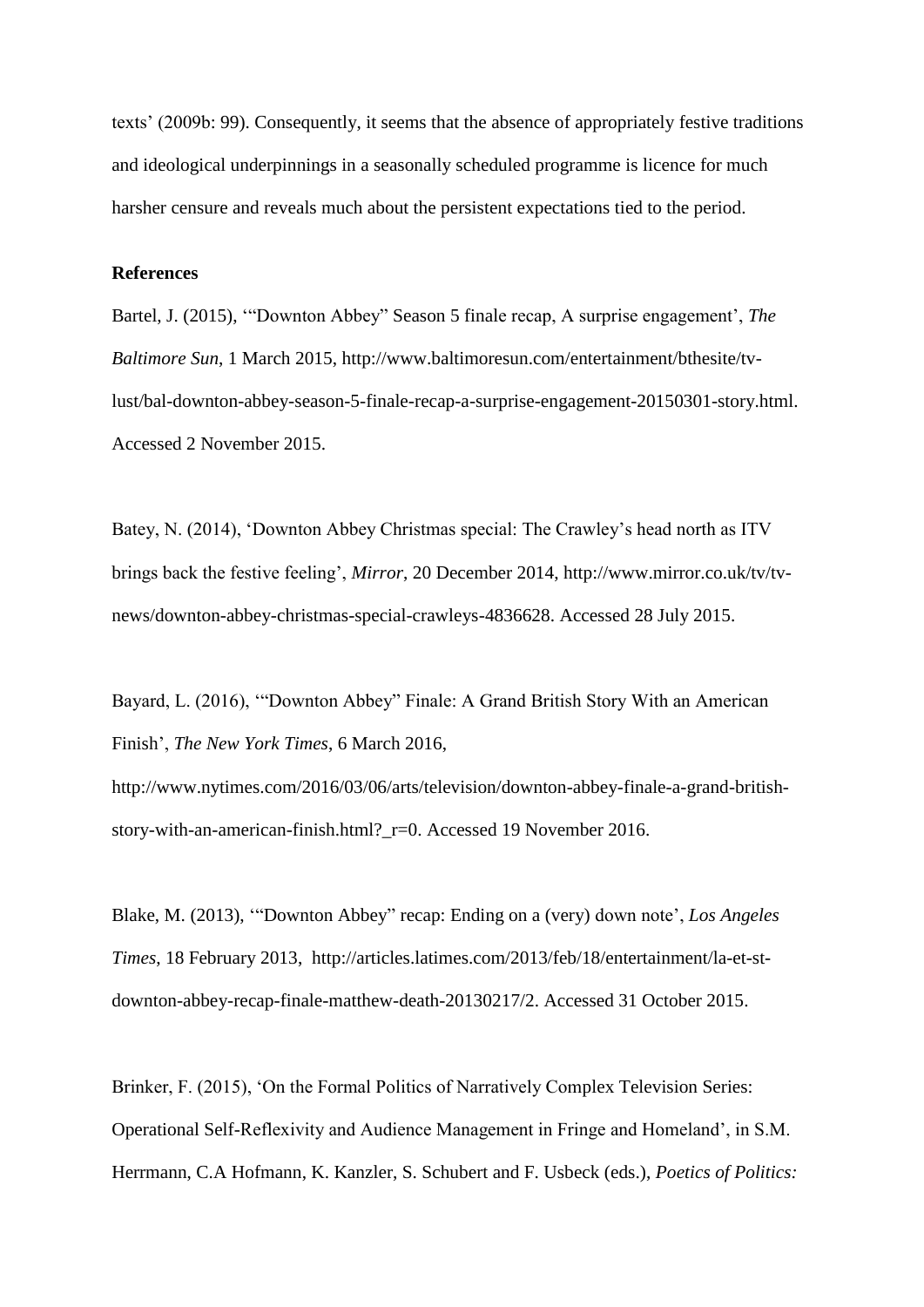*Textuality and Social Relevance in Contemporary American Literature and Culture*, Heidelberg: Winter Universitätsverlag, pp. 41-62.

Broadcasting Audience Research Board (BARB), Weekly Top Ten Programmes, www.barb.co.uk/viewing-data/weekly-top-ten. Accessed 10 December 2015.

Byrne, K. (2015), 'New Developments in Heritage: The Recent Dark Side of *Downton* "Downer" *Abbey*', in J. Leggott and J. Taddeo (eds.), *Upstairs and Downstairs: British Costume Drama Television from The Forsyte Saga to Downton Abbey*, New York and London: Rowman & Littlefield, pp.177-190.

Chapman, J. (2014), 'Downton Abbey: Reinventing the British Costume Drama', in J. Bignall and S. Lacey (eds.), *British Television Drama: Past Present and Future* 2<sup>nd</sup> Edition, Basingstoke: Palgrave McMillian, pp. 131-142.

Collins, S. T. (2013), '"Downton Abbey" Season 3 Finale recap: "I just can't see a happy ending"', *Rolling Stone*, 17 February 2013, http://www.rollingstone.com/movies/news/downton-abbey-season-finale-recap-i-just-cantsee-a-happy-ending-20130217. Accessed 31 October 2015.

Crompton, S. (2011), 'Downton Abbey, Christmas Special, ITV1, review', *The Telegraph*, 25 December 2011, http://www.telegraph.co.uk/culture/tvandradio/downtonabbey/8975463/Downton-Abbey-Christmas-special-ITV1-review.html. Accessed 25 July 2014.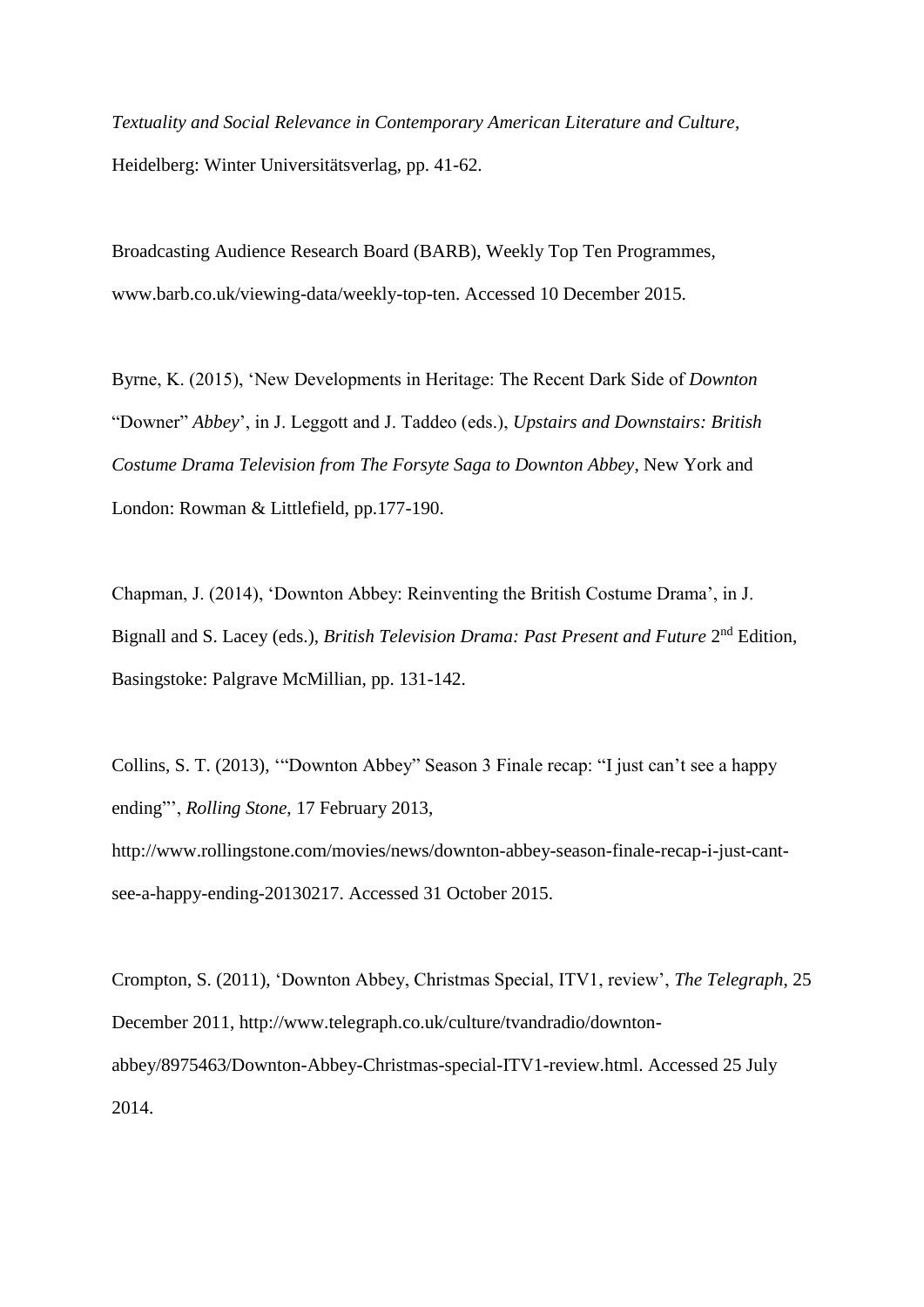Davies, S. (2012), 'Downton Abbey Christmas Special, review', *The Telegraph*, 25 December 2012, http://www.telegraph.co.uk/culture/tvandradio/downtonabbey/9765378/Downton-Abbey-Christmas-Special-review.html. Accessed 17 October 2015.

Debnath, N. (2015), 'Downton Abbey finale episode TV review: A satisfying close to a British Institution', *Express*, 25 December 2015, http://www.express.co.uk/showbiz/tvradio/629426/Downton-Abbey-final-episode-TV-review-Michelle-Dockery-Lady-Edith-Hugh-Bonneville. Accessed 29 December 2015.

de Groot, J. (2009), *Consuming History: Historians and heritage in contemporary popular culture*, London and New York: Routledge.

*Fashion* Staff (2012), 'Downton Abbey recap: The Christmas special teaches us to confess our true love, use Ouija boards, pick up new parents and not to lock dogs in sheds', *Fashion*, 20 February 2012, http://www.fashionmagazine.com/scene/2012/02/20/downton-abbeyrecap-the-christmas-special-teaches-us-to-confess-our-true-love-use-ouija-boards-pick-upnew-parents-and-not-to-lock-dogs-in-sheds/6/. Accessed 21 October 2015.

Fellowes, J. (2011), 'My Downton Abbey Christmas', *Radio Times*, 23 December 2011, http://www.radiotimes.com/news/2011-12-23/julian-fellowes-my-downton-abbey-christmas. Accessed 29 November 2015.

Gilatto, T. (2013), '*Downton Abbey's* Season 3 Finale: Shocking', *People,* 17 February 2013, http://www.people.com/people/article/0,,20673834,00.html. Accessed 31 October 2015.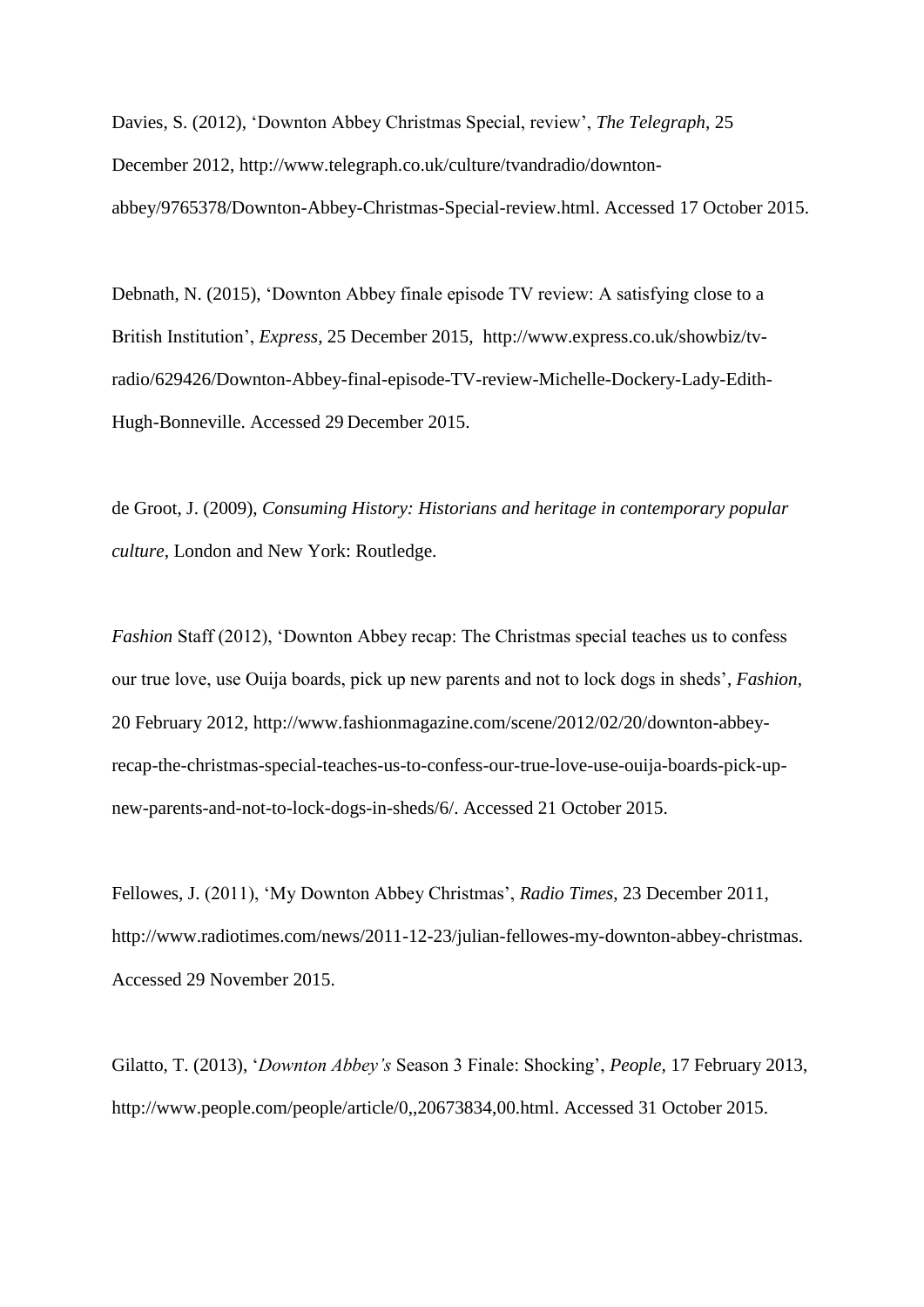Gilatto, T. (2014), '*Downton Abbey* Finale: A Reassuring Ending for a Turbulent Season', *People*, 24 February 2014, http://www.people.com/people/article/0,,20789915,00.html. Accessed 31 October 2015.

Gill, A. A. (2011), 'Game over as toffs trump spies', *The Sunday Times*, 25 September 2011, http://www.thesundaytimes.co.uk/sto/culture/film\_and\_tv/tv/article780911.ece. Accessed 28 July 2015.

Gill, A. A. (2012), 'Anything might happen, but nothing will', *The Sunday Times*, 23 September 2012,

http://www.thesundaytimes.co.uk/sto/culture/film\_and\_tv/tv/article1129037.ece. Accessed 30 July 2015.

Graham, A. (2011), 'Downton Abbey: Christmas special 2011', *Radio Times*, 25 December 2011, http://www.radiotimes.com/episode/n2r4t/downton-abbey--christmas-special-2011. Accessed 15 October 2015.

Groskop, V. (2012), 'Downton Abbey: Plot moving slowly? It must be time for someone to die', *The Guardian*, 26 December 2012, http://www.theguardian.com/tv-andradio/2012/dec/26/downton-abbey-plot-time-die. Accessed 21 October 2015.

Groskop, V. (2014), 'Downton Abbey Christmas special recap – it worked well as retro festive wallpaper', *The Guardian*, 25 December 2014, http://www.theguardian.com/tv-andradio/tvandradioblog/2014/dec/25/downton-abbey-christmas-special-recap-it-worked-asretro-festive-wallpaper. Accessed 2 November 2015.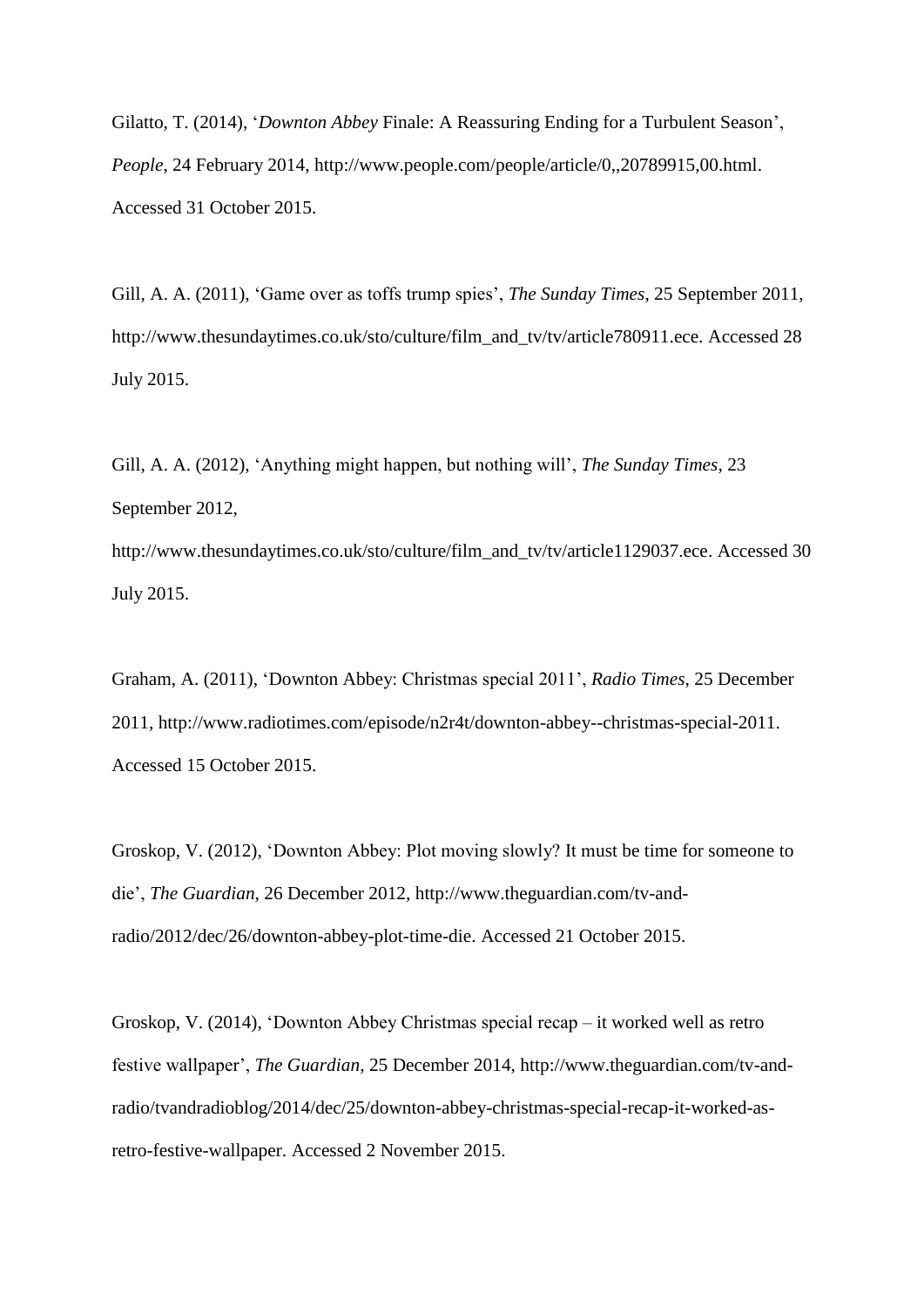Hardy, A. (2011), 'Downton delivers a perfect Christmas treat', *The Times*, 14 December 2011, http://www.thetimes.co.uk/tto/arts/tv-radio/article3257428.ece. Accessed 25 July 2015.

Heim, J. (2014), '"Downton Abbey" recap: The season finale, *The Washington Post*, 23 February 2014, https://www.washingtonpost.com/news/style-blog/wp/2014/02/23/downtonabbey-recap-the-season-finale/. Accessed 31 October 2015.

Higson, A. (2010), *Film England: Culturally English Filmmaking Since the 1990s*, London: I.B. Taurus.

Higson, A. (2012), 'Re-presenting the National Past: Nostalgia and Pastiche in the Heritage Film', in B. K. Grant (ed.), *Film Genre Reader IV*, Austin: University of Texas Press, pp. 602-627.

Ionita, M. (2014), 'Long-form Televisual Narrative and the Operatic Structure in Bryan Fuller's Hannibal', *Cineaction*, 94, pp. 22-28.

Johnston, D. (2015), *Haunted Seasons: Television Ghost Stories for Christmas and Horror for Halloween*, Basingstoke: Palgrave Macmillan.

Kamp, D. (2012), 'The Most Happy Fellowes', *Vanity Fair*, December 2012, http://www.vanityfair.com/culture/2012/12/julian-fellowes-downton-abbey. Accessed 17 October 2015.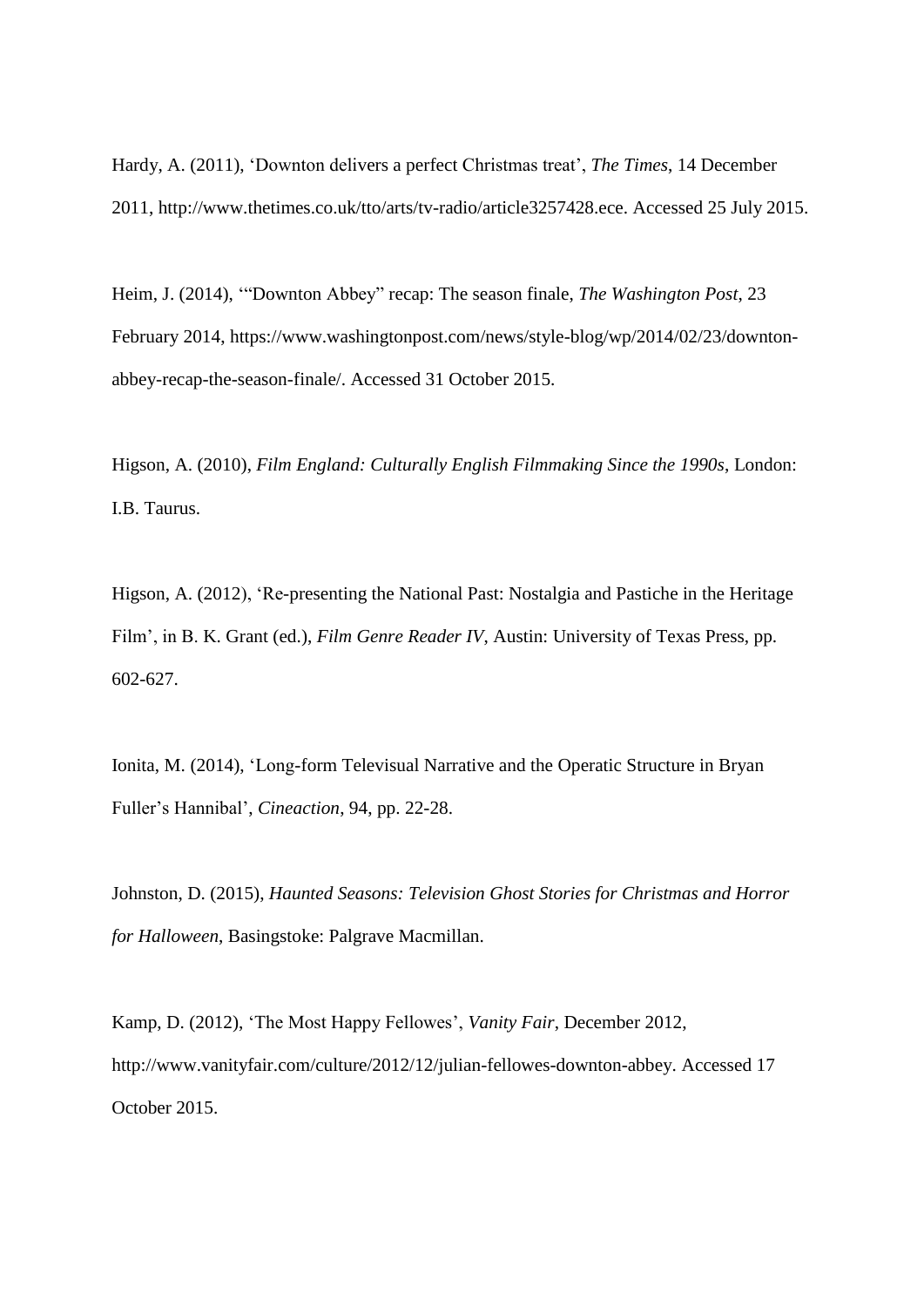Keveney, B. (2016), 'Major milestones mark "Downton Abbey"finale', *USA Today*, 7 March 2016, http://www.usatoday.com/story/life/tv/2016/03/06/major-milestones-mark-downtonabbey-finale/81293896/. Accessed 19 November 2016.

Lawrence, B. (2012), 'Downton Abbey, ITV 1, review', *The Telegraph*, 16 September 2012, http://www.telegraph.co.uk/culture/tvandradio/downton-abbey/9546474/Downton-Abbey-ITV1-review.html. Accessed 16 October 2015.

Lee, Y. (2014), '"Downton Abbey" Recap, Season 4 Finale: Princely Scandals and Mr. Carson's Ankles', *Huffington Post*, 23 February 2014, http://www.huffingtonpost.com/youyoung-lee/downton-abbey-recap-season-4-

finale\_b\_4825356.html. Accessed 31 October 2015.

Leggott, J. and Taddeo, J. A. (2015), 'Introduction', in J. Leggott and J. Taddeo (eds.), *Upstairs and Downstairs: British Costume Drama Television from The Forsyte Saga to Downton Abbey*, New York and London: Rowman & Littlefield, pp. xv-xxx.

Lowry, B. (2015), '"Downton Abbey" finale takes 'Christmas episode' to heart', *Boston Herald*, 2 March 2015,

http://www.bostonherald.com/entertainment/television/television\_reviews/2015/03/downton abbey\_finale\_takes\_christmas\_episode\_to. Accessed 2 November 2015.

McNamara, M. (2016), '"Downton Abbey" gives fans a feel-good finale', *Los Angeles Times*, 6 March 2016, http://www.latimes.com/entertainment/tv/la-et-st-downton-finale-review-20160307-column.html. Accessed 19 November 2016.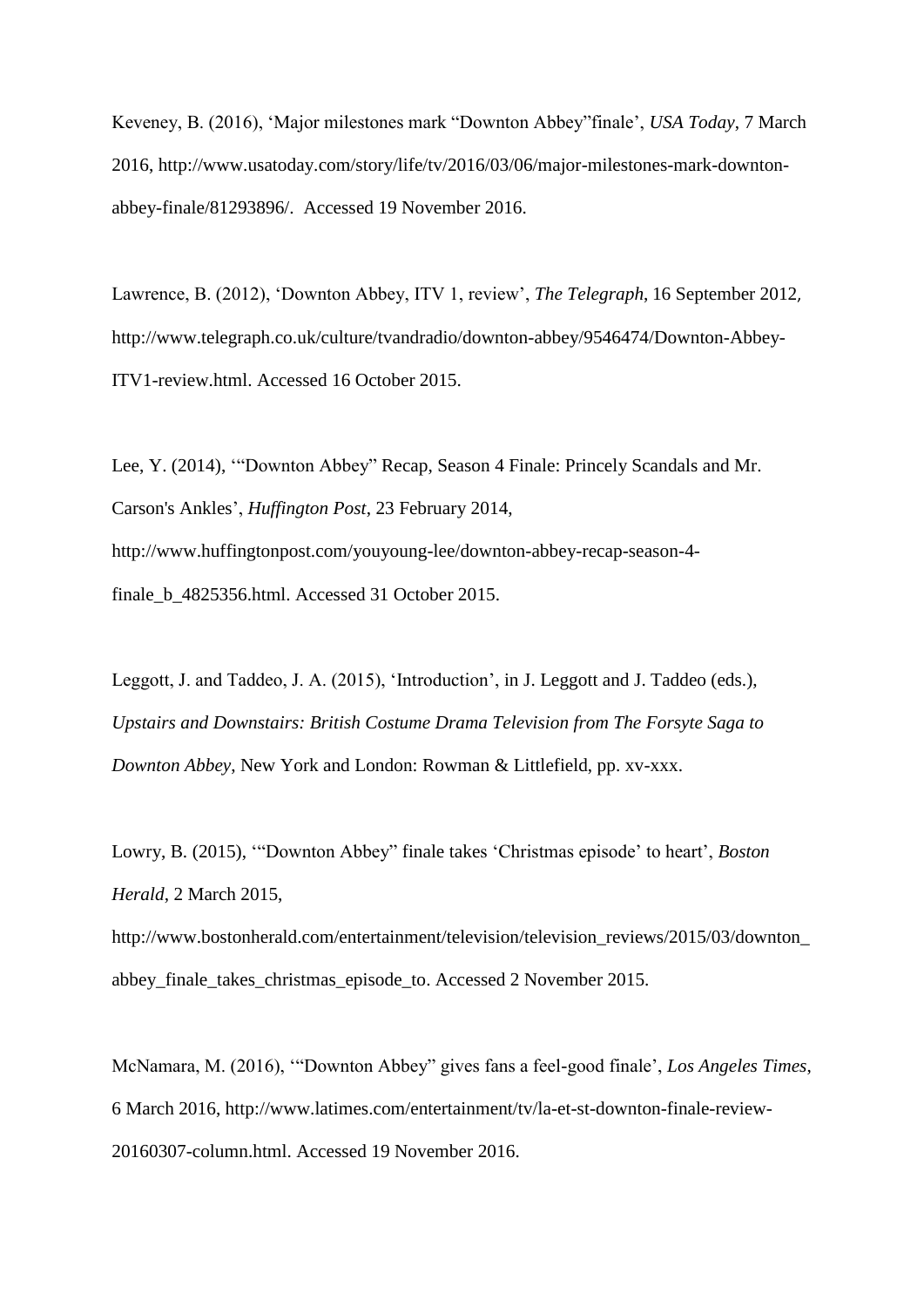O'Connell, M. (2012), '"Downton Abbey" Season 2 Finale Marks PBS' Highest-Rated Program Since 2009', *The Hollywood Reporter*, 23 February 2012, http://www.hollywoodreporter.com/live-feed/downton-abbey-season-2-finale-ratings-294575. Accessed 19 October 2015.

O'Connell, M. (2013), 'TV Ratings: "Downton Abbey" Finale Rises to Record 8.2 Million Viewers', *The Hollywood Reporter*, 19 February 2013,

http://www.hollywoodreporter.com/live-feed/tv-ratings-downton-abbey-finale-422335. Accessed 19 October 2015.

O'Donovan, G. (2014), 'Downton Abbey, Christmas Special, review: "He did it!"', *The Telegraph*, 25 December 2014, http://www.telegraph.co.uk/culture/tvandradio/downtonabbey/11310458/downton-abbey-christmas-review-2014.html. Accessed 2 November 2015.

Ostrow, J. (2014), '"Downton Abbey" season 4 finale', *The Denver Post*, 23 February 2014, http://blogs.denverpost.com/ostrow/2014/02/23/downton-abbey-season-finalespoilers/18006/. Accessed 31 October 2015.

PBS Press Release (2014), '"Downton Abbey Season 4" Finishes Strong on MASTERPIECE with 8.5 Million Viewers', PBS, 24 February 2014, http://www.pbs.org/about/news/archive/2014/downton-abbey-4-finale/. Accessed 28 July 2014.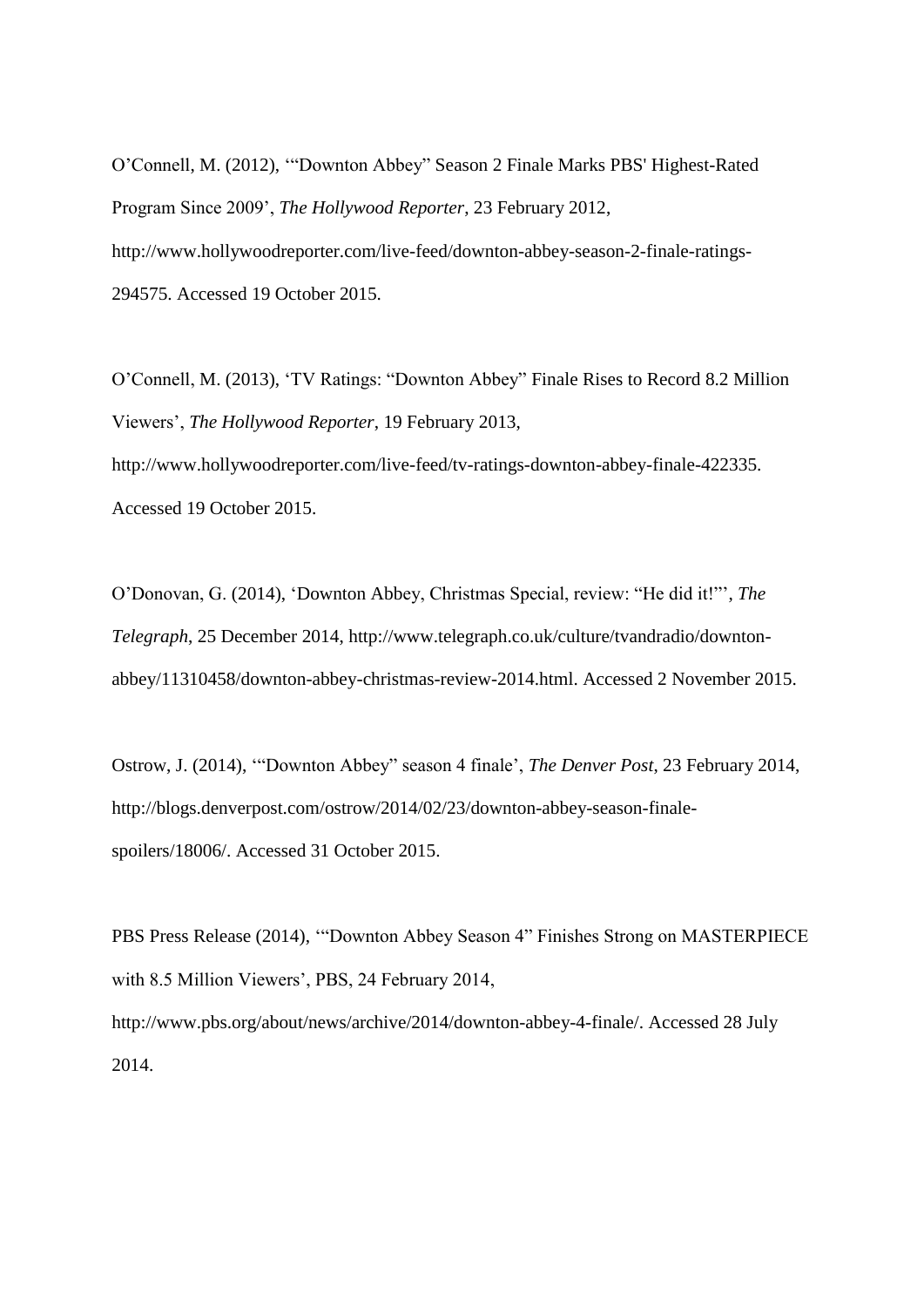Pearson, A. (2015), 'Downton Abbey, Christmas Special, review: "a fond farewell"', *The Telegraph*, 25 December 2015, http://www.telegraph.co.uk/culture/tvandradio/downtonabbey/12065947/Downton-Abbey-Christmas-Special-review-a-fond-farewell.html. Accessed 29 December 2015.

*Radio Times* staff (2015), 'Downton Abbey is the most-watched show of Christmas Day 2015', *Radio Times*, 27 December 2015, http://www.radiotimes.com/news/2015-12- 27/downton-abbey-is-the-most-watched-show-of-christmas-day-2015. Accessed 28 December 2015.

Schama, S. (2012), 'Why Americans have fallen for snobby "Downton Abbey"', *Newsweek*, 16 January 2012, http://europe.newsweek.com/why-americans-have-fallen-snobby-downtonabbey-64157. Accessed 20 September 2015.

Stevens, C. (2014), 'Look out my lord, they're gunning for your drinks', *Daily Mail*, 26 December 2014, http://www.dailymail.co.uk/tvshowbiz/reviews/article-2887284/Look-lordgunning-drinks-CHRISTOPHER-STEVENS-reviews-Downton-Abbey-Christmas-Special.html. Accessed 17 October 2015.

Syme, R. (2012), 'Downtown Abbey Watch: Life is a Game, *Time*, 20 February 2012, http://entertainment.time.com/2012/02/20/downton-abbey-watch-life-is-a-game/. Accessed 21 October 2015.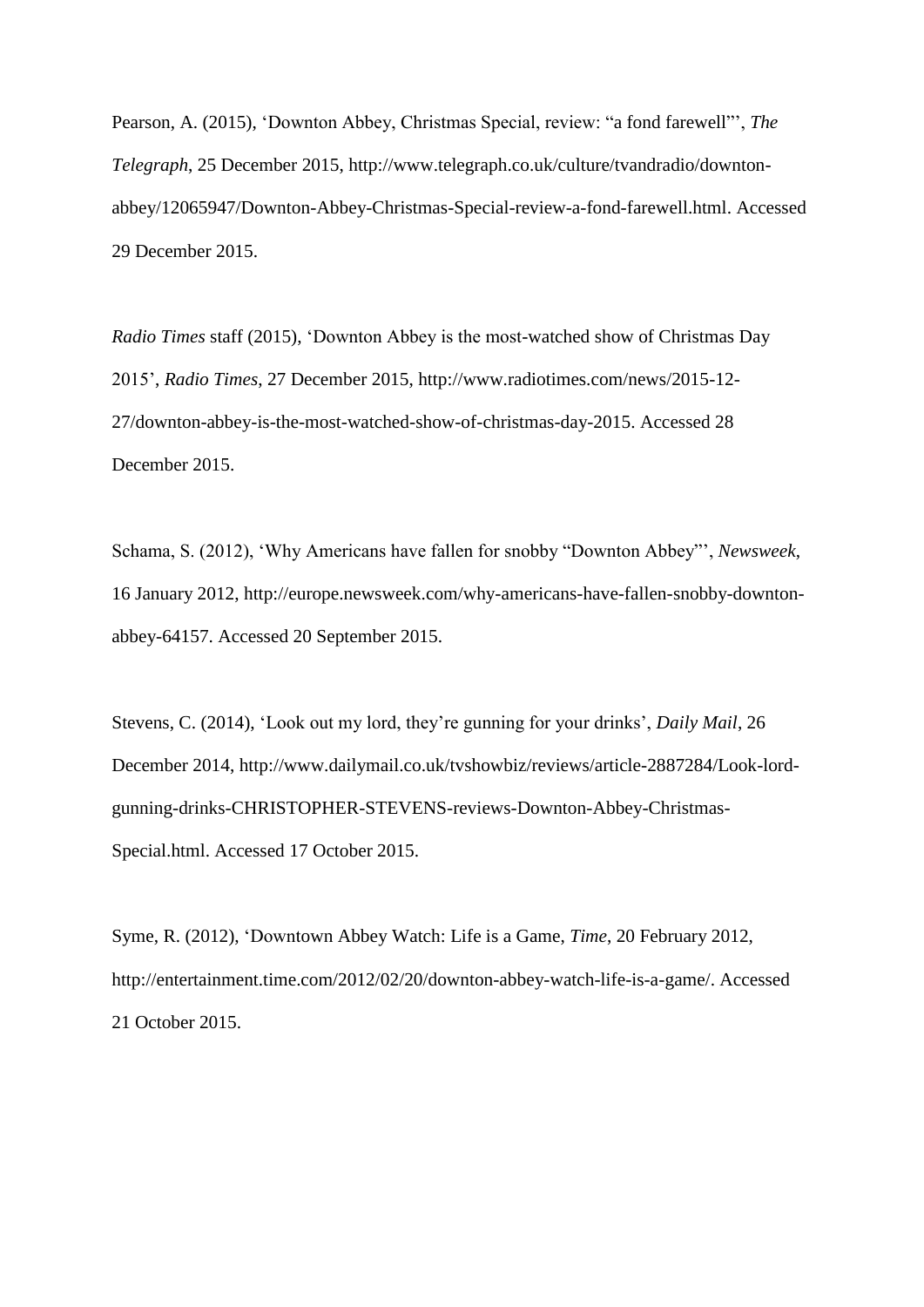Thompson, R.J. (2005), 'Consecrating Consumer Culture: Christmas Television Specials', in B.D. Forbes and J.H. Mahan (eds.), *Religion and Popular Culture in America* revised edition, Berkley, Los Angeles, London: University of California Press, pp. 44-55.

Tincknell, E. (2013), 'Dowagers, Debs, Nuns and Babies: Nostalgia and the Older Woman in the British Sunday Night Television Serial', *Journal of British Cinema and Television*, 10:4, pp.769-784.

Vine, R. (2015), 'Downton Abbey review: the glorious fantasy of Britain comes to an end', *The Guardian*, 26 December 2015, http://www.theguardian.com/tv-andradio/2015/dec/26/downton-abbey-christmas-special-review-glorious-fantasy-britain-comesto-an-end. Accessed 28 December 2015.

Walker-Arnott, E. (2013), 'Downton Abbey: even in the season of excess the Christmas special was too long', *Radio Times*, 25 December 2013,

http://www.radiotimes.com/news/2013-12-25/downton-abbey-even-in-the-season-of-excessthe-christmas-special-was-too-long. Accessed 31 October 2015.

Walker-Arnott, E. (2014), 'Downton Abbey's Allen Leech: We are aiming for a Christmas special set at Christmas this year', *Radio Times*, 29 January 2014, http://www.radiotimes.com/news/2014-01-29/downton-abbeys-allen-leech-we-are-aimingfor-a-christmas-special-set-at-christmas-this-year. Accessed 2 November 2015.

Weissmann, E. (2012), *Transnational Television Drama: Special Relations and Mutual Influence between the US and the UK*, Basingstoke: Palgrave Macmillan.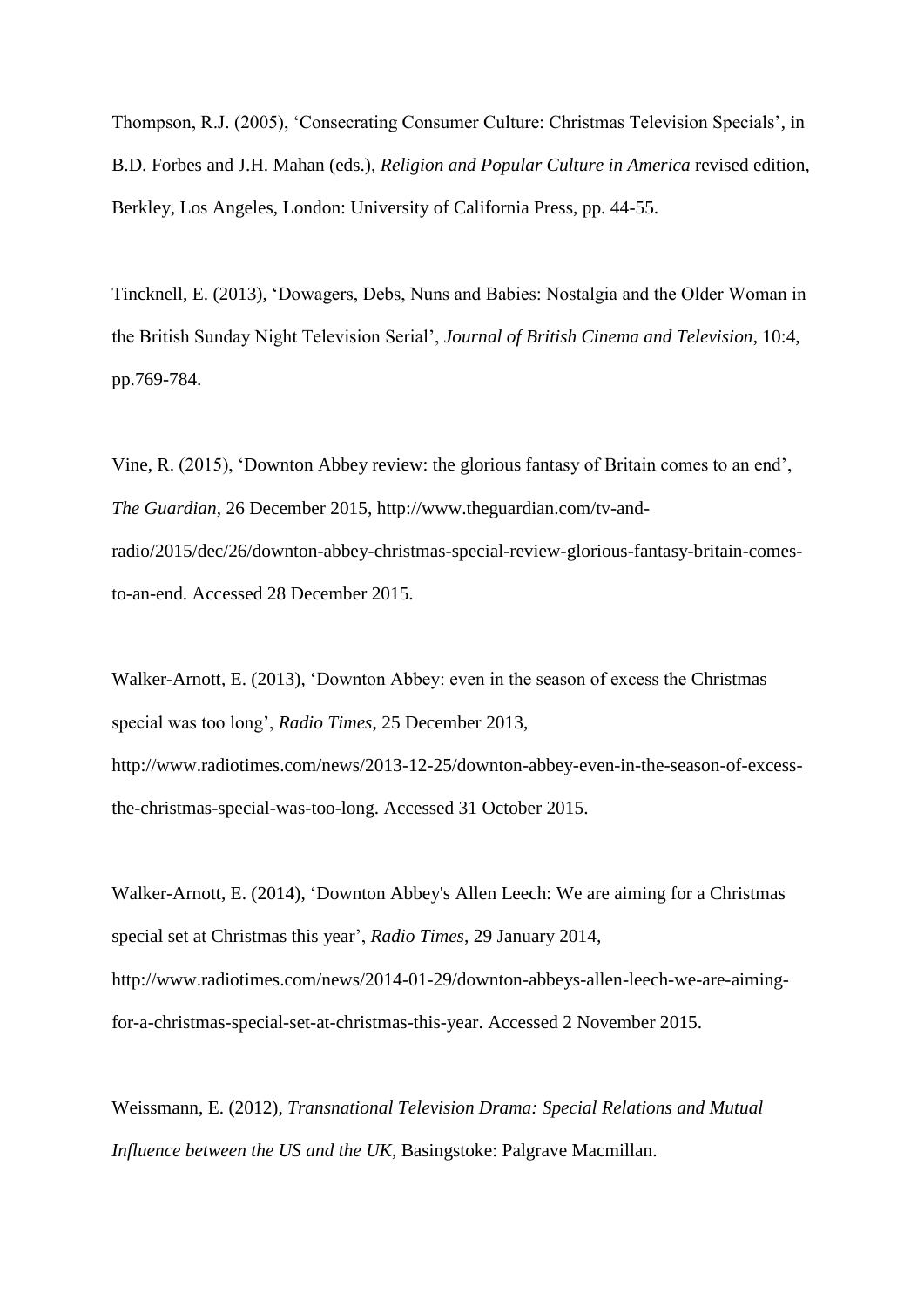Wheeler, B. (2012), 'The US cult of Downton Abbey', *Magazine*, 1 February 2012, http://www.bbc.co.uk/news/magazine-16731254. Accessed 17 October 2015.

Whiteley, S. (2008a), 'Introduction', in S. Whitely (ed.), *Christmas, Ideology and Popular Culture*, Edinburgh: Edinburgh University Press, pp. 1-16.

Whiteley, S. (2008b), 'Christmas Songs – Sentiments and Subjectives', S. Whitely (ed.), *Christmas, Ideology and Popular Culture*, Edinburgh: Edinburgh University Press, pp. 98- 112.

Wilson, S. (2013), 'Emmys: "Downton Abbey" Stars Reflect on the Bloody, Deadly Third Season', *Hollywood Reporter*, 16 August 2013,

http://www.hollywoodreporter.com/news/emmys-downton-abbey-stars-reflect-606508. Accessed 4 August 2015.

Wright, A. (2013), 'Downton Abbey Christmas special 2013: Overly long festive edition felt slow and laboured but Carson and Mrs Hughes saved the day', *Metro*, 25 December 2013, http://metro.co.uk/2013/12/25/downton-abbey-christmas-special-2013-overly-long-festiveedition-felt-slow-and-laboured-but-carson-and-mrs-hughes-saved-the-day-4234275/#ixzz3q9j1vbjg. Accessed 31 October 2015.

Zeller-Jacques, M. (2014), 'Don't Stop Believing: Textual Excess and Discourses of Satisfaction in the Finale of *The Sopranos*', M. Stewart (ed.), *Melodrama in Contemporary Film and Television*, Basingstoke: Palgrave Macmillan, pp. 114-129.